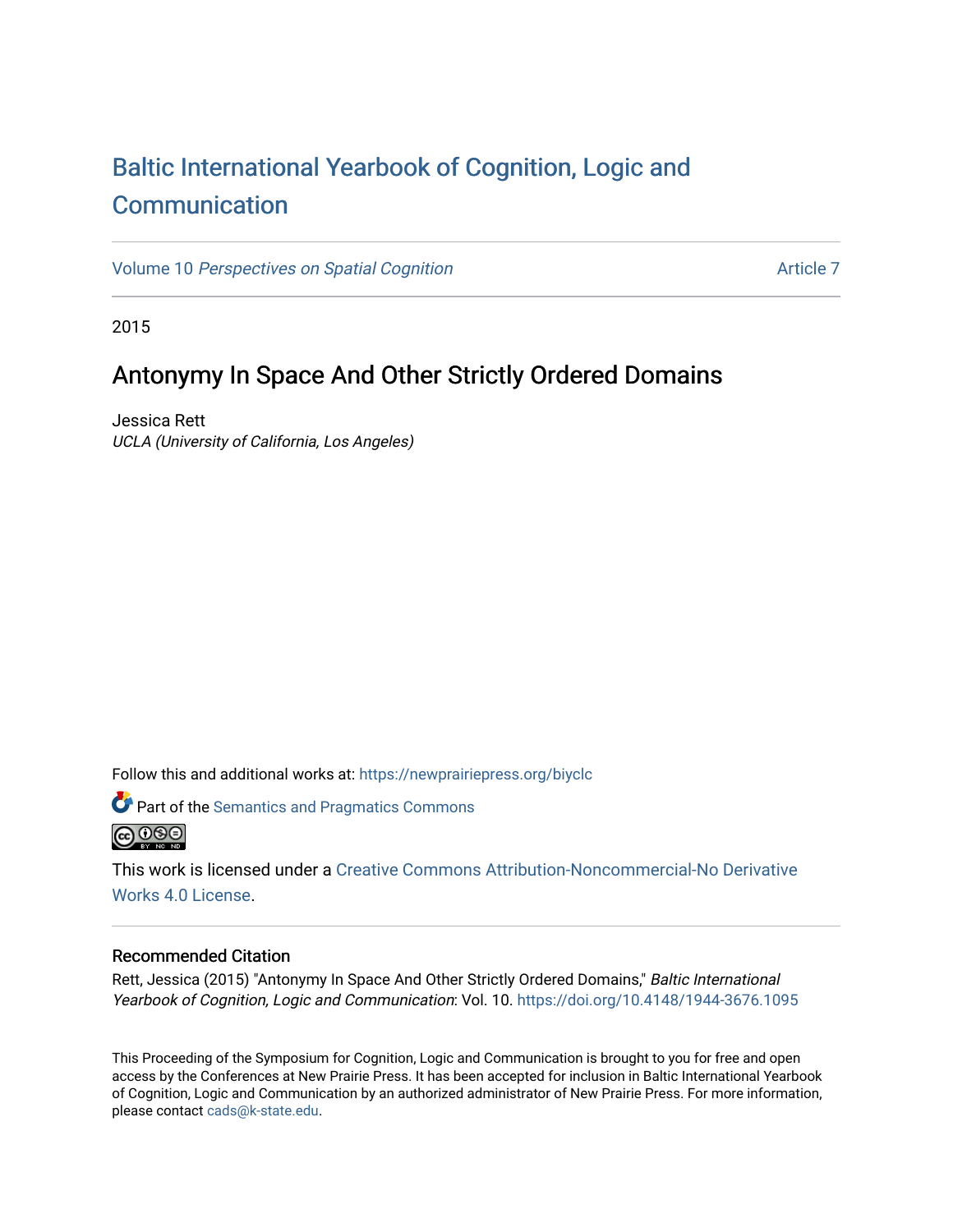| December 2015 | Volume 10: Perspectives on Spatial Cognition  |
|---------------|-----------------------------------------------|
| pages 1-33    | DOI: http://dx.doi.org/10.4148/1944-3676.1095 |

JESSICA <sup>R</sup>ETT UCLA

## ANTONYMY IN SPACE AND<br>p Strictly Ordered Doi OTHER <sup>S</sup>TRICTLY <sup>O</sup>RDERED <sup>D</sup>OMAINS

ABSTRACT: Natural language references different types of entities. Some of these entities (e.g. degrees, locations, times) are strictly ordered with respec<sup>t</sup> to one another; others (e.g. individuals, possible worlds) are not. The empirical goal of this paper is to show that some linguistically encoded relations across these domains (e.g. *under*, *slower than*) display <sup>a</sup> polar asymmetry, while others do not. The theoretical goal of this paper is to argue that this asymmetry – and its restriction to only certain relations – is due to intrinsic properties of strictly ordered domains, coupledwith <sup>a</sup> bias in how language users perceive these domains.

#### **1. INTRODUCTION**

The goal of formal semantics is to model meaning in natural language. The logics they employ tend to map one sort of entity – individuals, either concrete or abstract – onto truth-values. In these formal systems, common nouns like *shoes* denote sets of individuals, quantifiers like *every* relate sets of individuals, and proper names like *Adam* and demonstratives like *this* directly refer to individuals.

Relatively recent innovations in semantics have involved the inclusion of other, distinct domains containing other, distinct entities: possible worlds [\(Hintikka](#page-16-0) [1961](#page-16-0); [Kripke](#page-16-1) [1963](#page-16-1)); events [\(Davidson](#page-16-2) [1969](#page-16-2));

times [\(Partee](#page-16-3) [1973](#page-16-3)); and degrees [\(Cresswell](#page-16-4) [1976](#page-16-4)). The inclusion of these domains and the entities that form them allows the extension of formal semantics to less canonical data. For instance, the comparative morpheme *more* in e.g. *Adam has more shoes than socks* has been argued to be <sup>a</sup> degree quantifier, not an individual quantifier [\(Heim](#page-16-5) [2000](#page-16-5), [2006](#page-16-6)), and the demonstrative *yea* arguably refers to <sup>a</sup> degree inthe sentence *John is yea tall*.

The goal of this paper is to presen<sup>t</sup> and explain data from English that demonstrate important parallels and one key difference in how two-place predicates in natural language relate entities across different domains. <sup>I</sup> will show that some two-place relations – like *under* and *slower than* – display what <sup>I</sup> call <sup>a</sup> 'polar asymmetry'; they are interpreted differently than their antonymic counterparts (in this case, *above* and *faster than*). <sup>I</sup> will further show that this polar asymmetry only extends to two-place predicates that relate entities in <sup>a</sup> strictly ordered domain; consequently we do not find <sup>a</sup> similar asymmetry in two-placepredicates of individuals like *friend of* or *enemy of*.

The goal of this paper is to detail this polar asymmetry, and to ex<sup>p</sup>lain it and its distribution across lexical items. The account presented here relies on the intrinsic differences between domains whose entities are strictly ordered – e.g. the domains of degree, time, and space – and those that are not (e.g. the domain of individuals), as well as language users' perception of these domains. <sup>I</sup> conclude by discussing the ramifications of the difference between strictly- and non-strictly-ordereddomains for natural language semantics.

### **2. <sup>A</sup> PUZZLE IN DEGREE SEMANTICS**

It's been observed that comparatives formed with <sup>a</sup> possibility modaland <sup>a</sup> negative-antonym (e.g. *slow*) have an additional reading relative to those with <sup>a</sup> positive-antonym (e.g. fast) [\(Seuren](#page-17-1) [1973](#page-17-1); [Rullmann](#page-17-2) [1995](#page-17-2); [Meier](#page-16-7) [2002](#page-16-7); [Heim](#page-16-8) [2007](#page-16-8); [Büring](#page-16-9) [2007](#page-16-9)). The examples in (1)illustrate this claim.

(1) a. Lucinda is driving faster than allowed on this highway. b. Lucinda is driving slower than allowed on this highway.

<sup>I</sup> will discuss these examples in two distinct contexts; the first presents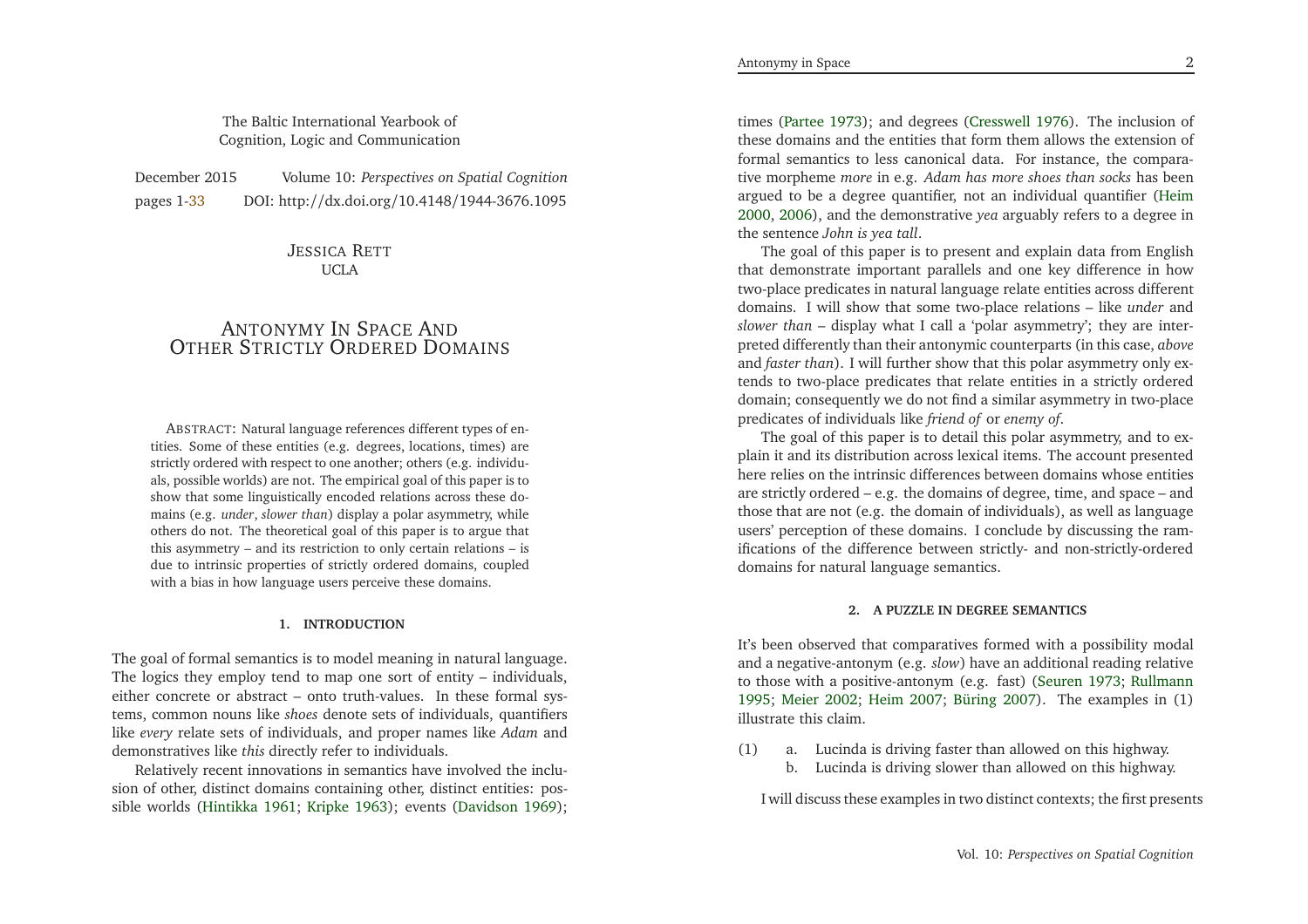3

<sup>a</sup> polar asymmetry between the positive-antonym comparative in (1a)and the negative-antonym comparative in ([1](#page-15-0)b); the second does not. $^{\mathbb{1}}$ 

Imagine that Lucinda is driving on <sup>a</sup> US highway with <sup>a</sup> maximum speed limit of 100kph and <sup>a</sup> minimum speed limit of 65kph. (I'll call this the 'US Context'.) It is generally reported that the positive-antonym comparative in (1a) is true if and only if Lucinda is driving faster than the maximum speed, i.e. above 100kph. Effectively, this indicates that (1a) requires that Lucinda's speed be above (i.e. be higher than on the'fast' scale) the *maximum* degree of fastness.

In contrast, it is generally reported that (1b) is true if and only if Lucinda is driving slower than the minimum speed, i.e. under 65kph. This indicates that (1b) requires that Lucinda's speed be below (i.e. higher on the 'slow' scale) the *minimum* degree of fastness.

This difference – that (1a) takes as its standard the maximum, while (1b) takes as its standard the minimum – might be unremarkable in isolation. It seems <sup>p</sup>lausible that the difference is directly conditioned by the semantic difference of the antonyms: 100kph exceeds 65kph on the 'fast' scale, while 65kph exceeds 100kph on the 'tall' scale. But thedifference is more puzzling in the context of other, related data.

Imagine instead that Lucinda is driving on <sup>a</sup> highway in Latvia, and that the speed laws in Latvia differ from those in the US in that there is <sup>a</sup> maximum speed on the highway (100kph) but no minimum speed. (I'll call this the 'Latvia Context'.) In this scenario, both of the comparatives in (1) use the *maximum* speed limit (100kph) as their standards: (1a) is true if and only if Lucinda is driving above 100kph, and (1b) is trueif and only if Lucinda is driving under 65kph.

This results in the descriptive generalization in (2):

#### (2)**descriptive generalization, comparatives**

 positive-antonym comparatives relate <sup>a</sup> degree to <sup>a</sup> maximum; negative-antonym comparatives relate <sup>a</sup> degree to <sup>a</sup> minimum, else <sup>a</sup> maximum

The interpretive variability of the negative-antonym modal comparative across contexts has been characterized in terms of ambiguity: (1b) is ambiguous, while (1a) isn't [\(Rullmann](#page-17-2) [1995](#page-17-2); [Büring](#page-16-9) [2007](#page-16-9); [Heim](#page-16-8) [2007](#page-16-8)). The basis of such theories is <sup>a</sup> characterization of *slow* as the morphologically complex negation of *fast* (as decomposable into,

roughly, 'not' and 'fast'). This predicts that the negative antonym, but not the positive antonym, has <sup>a</sup> scopable semantic componen<sup>t</sup> (i.e. the negation), which in turn predicts that the negative antonym, but not the positive antonym, can take scope with respec<sup>t</sup> to other operators, likethe possibility modal *allowed* in  $(1)$ .<sup>[2](#page-15-1)</sup> These accounts thus characterize the polar asymmetry demonstrated in (1) as <sup>a</sup> syntactic ambiguity on par with the observed ambiguity of sentences like *Everybody doesn't like ice cream*, in which the quantifier *everybody* can scope above or belowthe negation. I'll return to discuss such theories in more detail shortly.

<span id="page-2-1"></span>There is an alternative perspective of the generalization in (2): perhaps the negative-antonym comparative in (1b) uses the maximum speed in the Latvia Context because there simply is no minimum available in that context. Implementing this perspective formally requires <sup>a</sup> context-sensitivity that is currently unavailable in standard theories of the comparative. And, if these degree relations are in fact contextsensitive, we'd expec<sup>t</sup> the asymmetry in (2) to be more pragmatic than semantic in nature, which is to say we'd expec<sup>t</sup> it to be general outsideof this particular <sup>p</sup>henomenon and its particular lexical items.

In what follows, <sup>I</sup> will pursue this second explanation by demonstrating that the polar asymmetry <sup>p</sup>henomenon does in fact extend outside of comparatives, and that it does so in <sup>a</sup> principled way. In Section 4, <sup>I</sup> will argue that the polar asymmetry shown in (2) can be attributed to <sup>a</sup> combination of two factors: the strictly-ordered nature of the domains of degrees, locations, and times; and <sup>a</sup> bias in the way these relations are interpreted in out-of-the-blue contexts. My analysis will thus propose <sup>a</sup> general pragmatic constraint on the interpretation of relations in natural-language semantics; it will also presen<sup>t</sup> insight into similarities and differences between semantic domains and the consequen<sup>t</sup> effect on semantic interpretation (cf. [Schlenker](#page-17-3) [2006\)](#page-17-3).

<span id="page-2-0"></span>Before <sup>I</sup> demonstrate the relative generality of the polar asymmetry reported in (2), I'll briefly review an additional comparative exampleto demonstrate the generality of polar asymmetry within comparatives.

(3) a. The helicopter was flying higher than <sup>a</sup> <sup>p</sup>lane can fly. b. The helicopter was flying lower than <sup>a</sup> <sup>p</sup>lane can fly.

The comparatives in (3) parallel those in (1) in that the standard, *than* <sup>p</sup>hrase is formed with <sup>a</sup> weak possibility modal (in this case, *can*).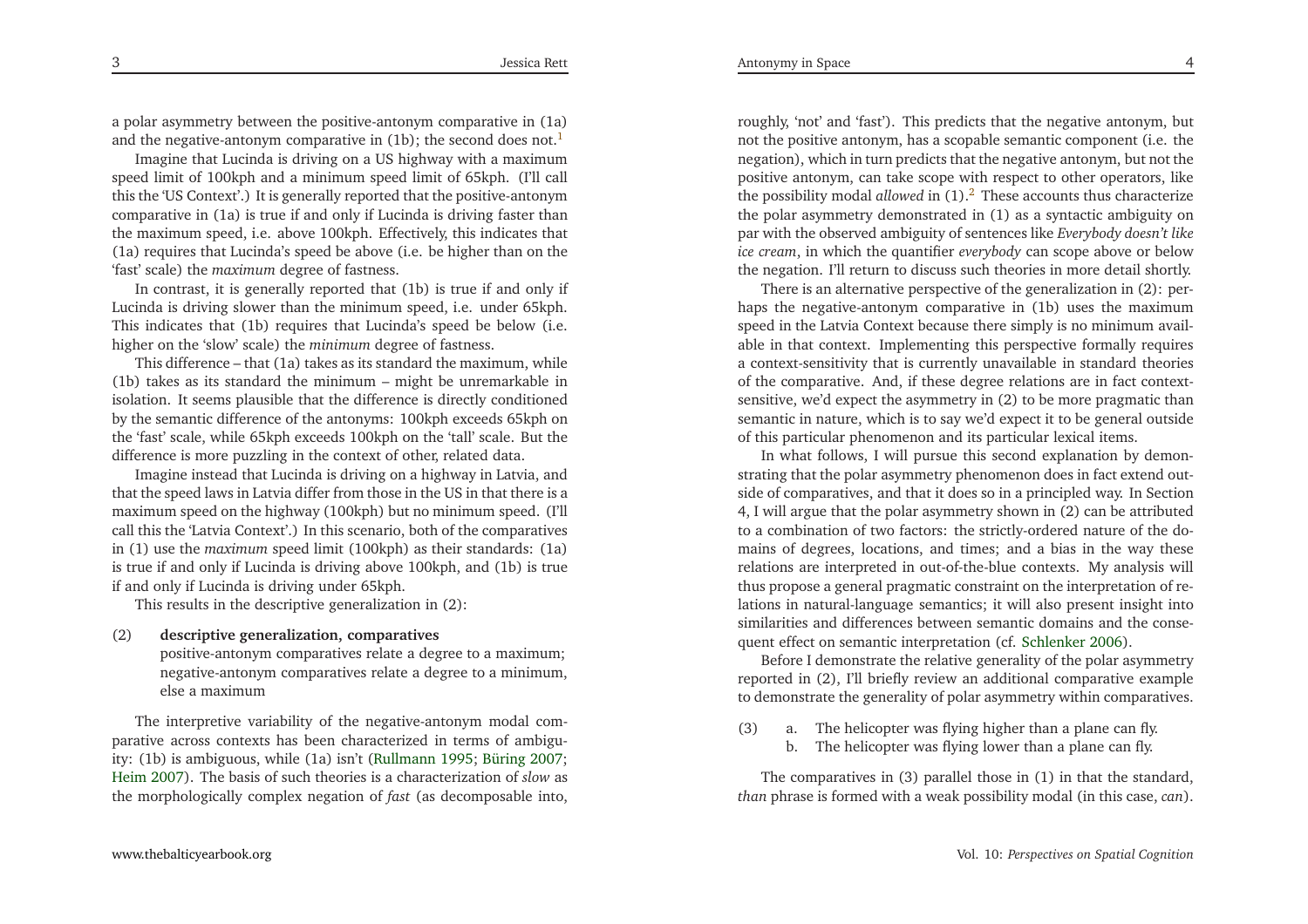(3a) is formed with <sup>a</sup> positive antonym and (3b) with its negative counterpart.

 Just as with (1), the sentences in (3) are reported to display <sup>a</sup> polar asymmetry. Suppose that, in the US, the highest that <sup>p</sup>lanes can fly is 15,000m, but they're additionally restricted by the military from flying below 100m. And suppose that, in Latvia, the highest that <sup>p</sup>lanes can fly is also 15,000m, but there are no restrictions on their minimum altitude. As before, the US Context involves <sup>a</sup> maximum and <sup>a</sup> minimum, while the Latvia Context involves only <sup>a</sup> maximum.

In both contexts, the positive-antonym comparative in (3a) is interpreted with respec<sup>t</sup> to the *maximum*: (3a) is true in both contexts as long as the helicopter's altitude exceeds 15,000m. But, as before, the interpretation of (3b) alternates with the context of interpretation. In the US Context, (3b) is true only if the helicopter is flying lower than 100m, but in the Latvia Context, (3b) is true as long as the helicopter is flying lower than 15,000m. In other words, (3) provides additional suppor<sup>t</sup> for the descriptive generalization in (2): <sup>a</sup> positive-antonym comparative is always interpreted with respec<sup>t</sup> to <sup>a</sup> *maximum* standard, while <sup>a</sup> negative-antonym comparative is interpreted with respec<sup>t</sup> to <sup>a</sup>*minimum* or *maximum* standard, depending on the context.

<span id="page-3-0"></span>I'll reiterate that standard theories of this difference (e.g. [Heim](#page-16-8) [2007](#page-16-8)) lexicalize it. They attribute the consistent interpretation of positive-antonym comparatives to the fact that these antonyms are relatively simple morphologically, and the variable interpretation of negative-antonym comparatives to the fact that these antonyms additionally encode <sup>a</sup> covert, scopable negation. The observed polar asymmetry is thus diagnosed as <sup>a</sup> scope ambiguity, the result of <sup>a</sup> null negation scoping in <sup>a</sup> meaningful way with respec<sup>t</sup> to the possibility modal. <sup>I</sup> will instead pursue <sup>a</sup> pragmatic explanation of the polar asymmetry in (2), arguing that the <sup>p</sup>henomenon is more general and flexible thanwe'd expec<sup>t</sup> if the difference were semantic (or lexicalized).

#### **3. <sup>A</sup> PARALLEL PUZZLE FOR LOCATIONS AND TIMES**

In this section, I'll argue that the polar asymmetry in (2) demonstrated for comparatives – which <sup>I</sup> take to relate sets of degrees [\(Seuren](#page-17-4) [1984](#page-17-4))– is more general than previously assumed. In particular, I'll argue that the same polar asymmetry exists for natural language relations between locations (i.e. with locative prepositional <sup>p</sup>hrases) and between times (i.e. with temporal adverbs). Each of these types of relations, like adjectives, tend to come in antonymic pairs, e.g. *to the left of* and *to the right of* for locatives, and *before* and *after* for adverbs (see [Cruse](#page-16-10) [1986](#page-16-10), [1992](#page-16-11) for discussion).

#### *3.1. <sup>A</sup> polar asymmetry for locations*

Spatial prepositions come in at least two varieties: locative Ps and path Ps. (Some, like *under*, can function as both.) The former describe the location of one individual relative to another individual; the latter describe the path of <sup>a</sup> moving individual relative to another individual. Some examples are in (4).

(4) a. The mirror is inside the box/under the painting. *locative*path b. The helicopter flew into the hangar/under the overpass.

Research on the semantics of locative prepositions has been carried out largely in the framework of cognitive psychology or cognitive linguistics, and has focused on the effect of contextual factors like spatial attention and focus of the speakers and hearers on the truth conditions of sentences like (4) (e.[g](#page-16-13). Landau & [Jackendoff](#page-16-12) [1993](#page-16-12); Logan & Sadler [1996](#page-16-13); [O'Keefe](#page-16-14) [1996](#page-16-14); [Carlson](#page-16-15) et al. [2003\)](#page-16-15). <sup>A</sup> notable exception is Zwarts' work on vector semantics [\(Zwarts](#page-17-5) [1995](#page-17-5), [1997\)](#page-17-6), which <sup>I</sup> willdiscuss further in Section 4.

Broadly speaking, locative prepositions are characterized as <sup>p</sup>lacing restrictions on the location of the center of mass of the located object (which I'll refer to as the <sup>A</sup> argument, e.g. the mirror in (4a)) relative to the center of mass of the reference object (the <sup>B</sup> argument; the box or paining in (4b)). So, for instance, the vertical locative *above* is true iff the center of mass of its <sup>A</sup> argumen<sup>t</sup> has <sup>a</sup> higher coordinate than the center of mass of its <sup>B</sup> argument, with some additional horizontalrestrictions (e.g. <sup>A</sup> doesn't count as above <sup>B</sup> for most purposes if <sup>A</sup> ison the East Coast and <sup>B</sup> on the West Coast).

<sup>I</sup> will characterize the two prepositions *above* and *under* as antonymic because the following entailment relationship holds between them:<sup>[3](#page-15-2)</sup>

(5) A is under B.  $\Leftrightarrow$  B is above A.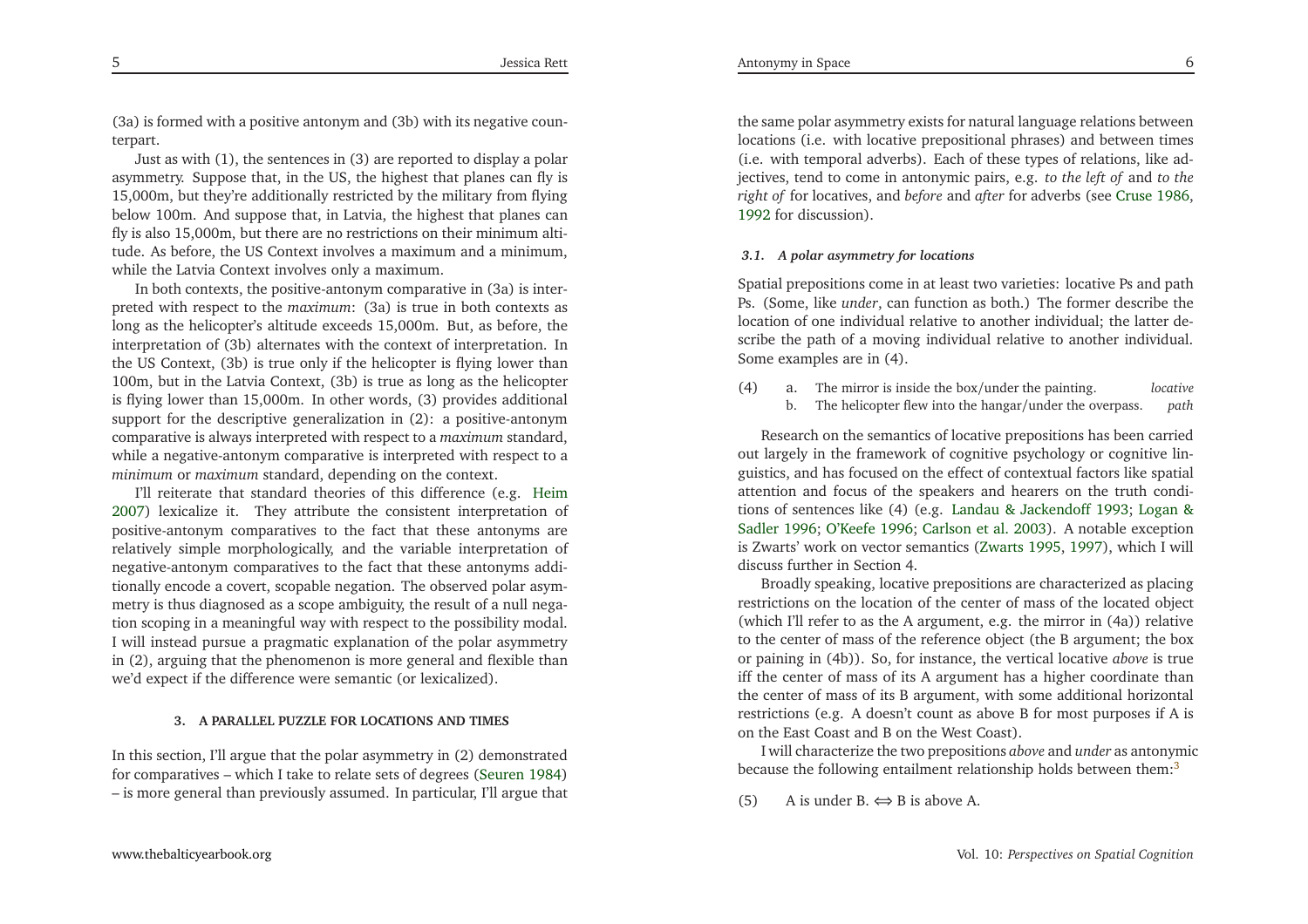Antonymy in Space $\epsilon$  8

It's possible for the sentences in (5) to be true even when the individuals <sup>A</sup> and <sup>B</sup> overlap spatially. That is, *The mirror is under the painting* can be true, depending on the level of granularity called for in the context, if the lower half of the painting and the upper half of the mirror overlap completely in vertical space. In an attempt to keep things simple in the discussion above, <sup>I</sup> will ignore such cases (and willtherefore discuss only cases of non-overlap). This is not because such cases are anomalous – they aren't – but rather because the distinctionI'll be focusing on is more clearly conveyed in cases of non-overlap.

In what follows, I'll show that antonymic locative prepositions, as relations between locations, demonstrate <sup>a</sup> polar asymmetry completely parallel to the one illustrated in Section 2. The relevant examples arein (6):

- $(6)$  a. The mouse is above the hut.
	- b. The mouse is under the hut.

As before, the polar asymmetry is evident when the sentences are interpreted in two distinct contexts. The first is depicted in Figure 1; I'll call it the 'Cold Context' because the hut, which has walls and <sup>a</sup> floor, is more characteristic of cold climates.



Figure 1. The Cold Context

In Figure <sup>1</sup> (the Cold Context), the positive-polarity locative in (6a) is true if the mouse is on the roof, or (less <sup>p</sup>lausibly) if the mouse is anywhere above the roof. Since the roof marks the highest point of the hut, this is <sup>a</sup> reading that requires the <sup>A</sup> argumen<sup>t</sup> be higher than thehut's *maximum* vertical point.

In contrast, the negative-polarity locative in (6b) is true in the Cold Context if and only if the mouse is below the floor of the hut (or, underground). Since the floor is the lowest point of the hut, this is <sup>a</sup> readingthat requires the <sup>A</sup> argumen<sup>t</sup> be lower than the hut's *minimum* vertical point. This is just the difference we observed between the antonymouscomparatives in (1) in the US Context in Section 2.

Imagine now the context depicted in Figure 2, involving <sup>a</sup> hut with no walls or floor (called the 'Warm Context'). Just as before, the locative construction in (6a) requires that the mouse be on or above the roof: <sup>a</sup> 'higher than the maximum' interpretation. But in this context, in contrast to the Cold Context, the negative-polar locative in (6b) is true just as long as the mouse is under the roof (in particular, if it is above ground). In contrast to the interpretation of (6b) in the Cold Context, (6b) in the Warm Context requires only that the <sup>A</sup> argumen<sup>t</sup> be lower than the highest point of the hut, or the *maximum* (i.e. the roof).



Figure 2. The Warm Context

As <sup>a</sup> result, we come to the same descriptive generalization as we didfor the comparative constructions in Section 2.

(7) **descriptive generalization, locative prepositions**positive-polar locatives relate the location of an individual to <sup>a</sup>

maximum;

 negative-polar locatives relate the location of an individual to <sup>a</sup>minimum, else <sup>a</sup> maximum

To drive this parallel home, we can reproduce the same intuitions for the comparative sentences in (8) as we go<sup>t</sup> for the locative prepositioncases in (6).

- (8) a. The mouse is higher than the hut.
	- b. The mouse is lower than the hut.

Notice that, unlike the comparatives discussed in Section 2, the comparatives in (8) do not contain <sup>a</sup> possibility modal or any other scopable element besides the comparative morpheme [\(Heim](#page-16-5) [2000\)](#page-16-5). Those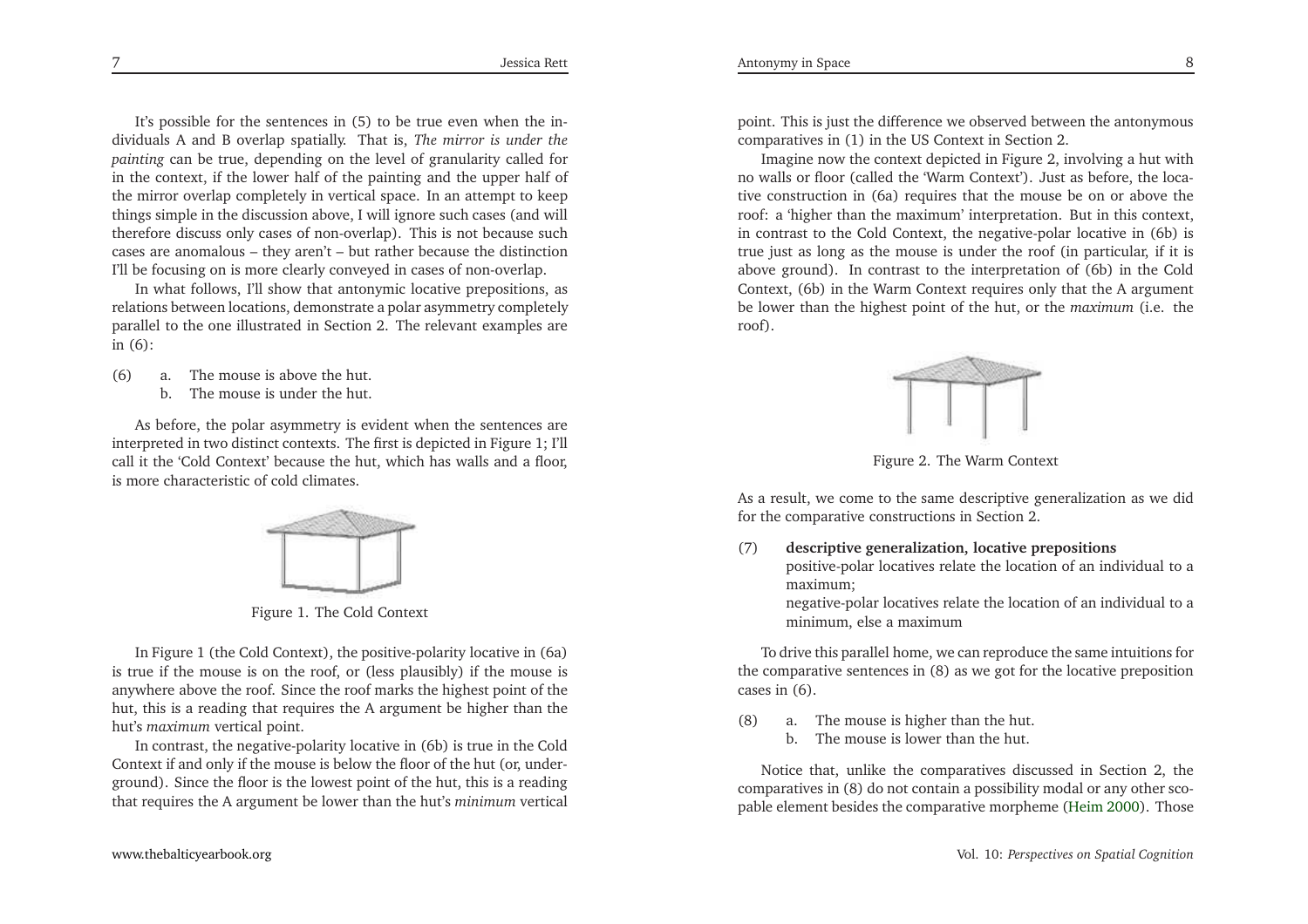advocating an ambiguity treatment for the descriptive generalization in (2) cannot extend their explanation to the data in (8), because there is no additional element for the putative null negation encoded in the negative-antonym comparative *lower* to interact with scopally. <sup>A</sup> scopebased account of the polar asymmetry illustrated by the comparatives in (8), in terms of the Cold and Warm Contexts, would require the postulation of <sup>a</sup> null scoping element in the subordinate *than* clause of these comparatives in addition to the null negation encoded in the negative antonym.

 Given the compelling parallel between (6) and (8) (and the correspondingly parallel descriptive generalizations in (2) and (7)), an account of the comparative data would ideally extend to the locative preposition data. But the scope ambiguity analysis advocated in e.g. [Rullmann](#page-17-2) [\(1995](#page-17-2)) and [Heim](#page-16-8) [\(2007](#page-16-8)) doesn't extend naturally to the locative data. Even granting that the preposition *under* is the marked antonym in the pair – and, therefore, that it lexicalizes <sup>a</sup> null negation that can scope independently of the preposition itself – we are hardpressed to find anything in (6) or (8) for that null negation to interact with scopally.

<span id="page-5-0"></span>To summarize: the polar asymmetry observed for comparatives in Section <sup>2</sup> has an apparen<sup>t</sup> direct parallel in locative prepositions. The standard theory of the polar asymmetry for comparatives treats the negative-polar comparative as lexicalizing <sup>a</sup> null negation that can interact scopally with the possibility modal in the subordinate clause of comparatives like those in (1). This predicts an ambiguity: comparatives like (1b) have one reading in one sort of context and an intuitively distinct reading in another sort. Because positive-polar comparativeslike (1a) lack this null negation, they are not ambiguous.

However, the locative data in (6) (and the seemingly similar comparative data in (8)) display this polar asymmetry despite the fact that they do not contain <sup>a</sup> possibility modal or any other scoping element. The inappropriateness of the scope ambiguity account for these data, coupled with the relative generality of the <sup>p</sup>henomenon, indicate theneed for <sup>a</sup> different explanation of the polar asymmetry.

As suggested earlier, <sup>I</sup> will propose <sup>a</sup> distinct explanation for the polar asymmetry: <sup>a</sup> more pragmatic account of which bound (the maximum or the minimum) is available and most appropriate for <sup>a</sup> relation in <sup>a</sup> <sup>g</sup>iven context. I'll postpone the presentation of this analysis untilSection 4, but it's worthwhile noting here that the Cold and Warm Contexts can be construed as differing with respec<sup>t</sup> to the availability of <sup>a</sup> minimum, broadly construed (just as the US and Latvia Contexts fromSection 2): in this case, the hut's floor.

#### *3.2. <sup>A</sup> polar asymmetry for times*

In this section I'll presen<sup>t</sup> data that suggests the polar asymmetry introduced above can be extended to event times. This empirical claim is slightly more tentative due to the fact that the adverbs I'll use to demonstrate the asymmetry in temporal relations – *before* and *after* – are arguably more semantically complicated than they would be if they were temporal relations (Beaver & [Condoravdi](#page-16-16) [2003](#page-16-16); [Condoravdi](#page-16-17) [2010](#page-16-17); [Krifka](#page-16-18) [2010](#page-16-18)). But <sup>I</sup> believe that the empirical claims presentedhere hold despite these complications.

To discuss these data, I'll help myself to two additional types of semantic entities: events [\(Davidson](#page-16-2) [1969](#page-16-2)) and times [\(Partee](#page-16-3) [1973\)](#page-16-3). I'll assume that an event is associated with its runtime via <sup>a</sup> homomor<sup>p</sup>hism [\(Krifka](#page-16-19) [1989](#page-16-19)).

Events are introduced by verb <sup>p</sup>hrases; they can differ in their telicity [\(Vendler](#page-17-7) [1957](#page-17-7)). <sup>A</sup> telic verb <sup>p</sup>hrase is associated with an event that has <sup>a</sup> semantically encoded endpoint; an atelic verb <sup>p</sup>hrase is associated with an event with no semantically encoded endpoint. In English, the difference conditions the distribution of the prepositional <sup>p</sup>hrases *in an hour* and *for an hour*, respectively, as demonstrated in (9) and (10) [\(Verkuyl](#page-17-8) [1972](#page-17-8); [Dowty](#page-16-20) [1979](#page-16-20)).

- (9) a. John built the house in an hour/\*for an hour. *telic*b. John climbed to the top of <sup>a</sup> mountainin an hour/\*for an hour. *telic*
- (10) a. John spoke on the <sup>p</sup>hone for an hour/\*in an hour. *atelic atelic*b. John was single for an hour/\*in an hour.<sup>[4](#page-15-3)</sup>

The interpretation of sentences relating the runtimes of two events seems to depend, in some cases, on the telicity of the event. In other words, *before* and *after* demonstrate <sup>a</sup> polar asymmetry across telic but not atelic events. I'll demonstrate this polar asymmetry first for two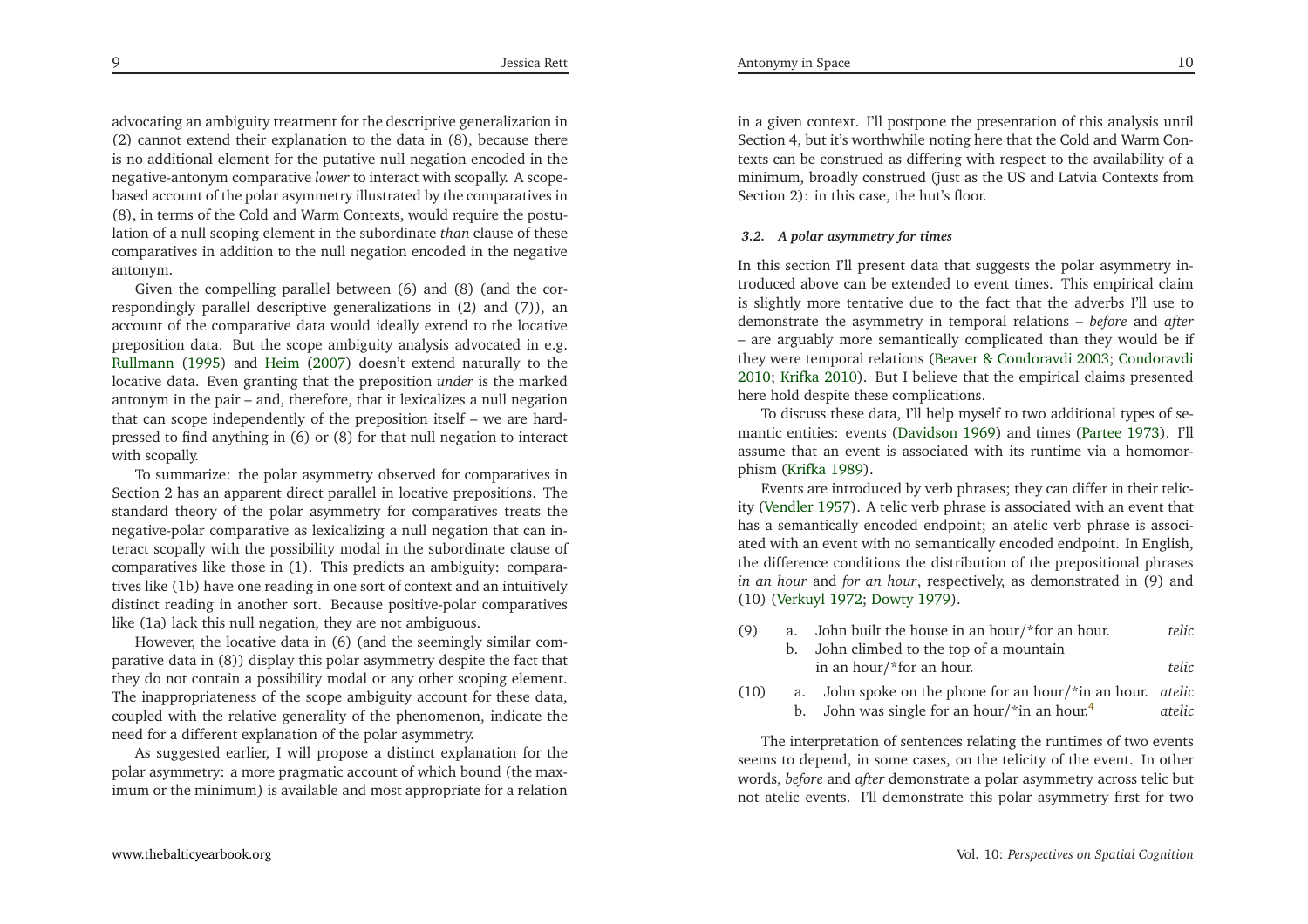pairs of *before* and *after* sentences (instead of <sup>a</sup> single pair evaluated in two distinct contexts). I'll then provide another example that moreclosely parallels the data discussed above.

The sentences in (11) both relate <sup>a</sup> telic, punctual event (Mary andJohn meeting) to an atelic event (a state: Mary's being single).

- (11) a. Mary met John after she was single.
	- b. Mary met John before she was single.

Intuitively, (11a) is true as long as Mary met John after she ceased being single (i.e. after the time corresponding to the *endpoint* of the state of her being single). In contrast, (11b) is true as long as Mary met John before she began being single (i.e. before the time correspondingto the onset of her being single).

The next pair of sentences demonstrates that *before*, but not *after*, is subject to <sup>a</sup> change in interpretation that is the hallmark of the polar asymmetry exemplified for degrees and locations above. As before, the first event is punctual; in (12), the second event is an accomplishment, which is a telic event. This event is extended over time (from the be-<br>singing of the climb to its and), but has a soligat, associatelly and ded <sup>g</sup>inning of the climb to its end), but has <sup>a</sup> salient, semantically encodedendpoint (the summit).

- (12) a. Mary met John after he climbed to the top of the mountain.
	- b. Mary met John before he climbed to the top of the mountain.

As before, (12a) is true as long as Mary met John after the time corresponding to the *endpoint* of the climbing (i.e. after the summit). But, in contrast to (11b), (12b) is *also* interpreted with respec<sup>t</sup> to the endpoint of the climbing. Specifically, (12b) is true even if Mary meetsJohn on the face of the mountain, e.g. halfway up, as she is descending.

This is reminiscent of <sup>a</sup> polar asymmetry: *after* always relates one event to the maximal runtime of another event (e.g. (11a) and (12a)), while *before* relates one event to the to the minimal (11b) or maximal (12b) runtime of another event, depending. (11b) is false if Mary met John while she was single, but (12b) is true if Mary met John while hewas climbing to the top of the mountain.

It is tempting to summarize these data, too, in terms of <sup>a</sup> polar asym-

metry:

(13) **descriptive generalization, temporal adverbs** positive-polar temporal adverbs relate the location of an event to <sup>a</sup>maximum; negative-polar temporal adverbs relate the location of an event to <sup>a</sup>minimum, else <sup>a</sup> maximum

The status of an antonym as positive-polar or negative-polar typically tracks markedness [\(Lehrer](#page-16-21) [1985](#page-16-21); [Rett](#page-17-9) [2015](#page-17-9)). This is easier to determine in the case of comparatives than in the case of temporal adverbs. It is clear that the two antonyms behave distinctively here (and in the same way that <sup>I</sup> characterized as <sup>a</sup> polar asymmetry in Section 2). But there might additionally be reason to think, following [Heim](#page-16-8) [\(2007](#page-16-8)), that *before* is <sup>a</sup> negated version of *after*: the former, but not the latter, licenses negative polarity items (NPIs; [Anscombe](#page-16-22) [1964](#page-16-22), examplefrom Beaver & [Condoravdi](#page-16-16) [2003](#page-16-16)).

- (14) a. \*Cleo leapt into action after David moved <sup>a</sup> muscle/couldsay <sup>a</sup> word.
	- b. Cleo leapt into action before David moved <sup>a</sup> muscle/couldsay <sup>a</sup> word.

While the polar asymmetry for degrees and locations was demonstrated using <sup>a</sup> single pair of sentences and two contexts, <sup>I</sup> demonstrated the putative polar asymmetry for times using two pairs of sentences. This is because VPs are, in general, either telic or atelic, so we cannot depend on context to condition the presence or absence of an endpoint. But I'll provide additional suppor<sup>t</sup> for (13) using another pairof sentences, in (15).

- (15) a. Mary called an ambulance after John was sick/finishedthe race.
	- b. Mary called an ambulance before John was sick/finishedthe race.

Each sentence in (15) can be interpreted with respec<sup>t</sup> to one of two VPs: was sick (an atelic, stative VP) and *finished the race* (a telic, eventive VP). The two different VPs in (15a) do not affect the interpretationof the temporal adverb *after*: in both cases, the punctual event of Mary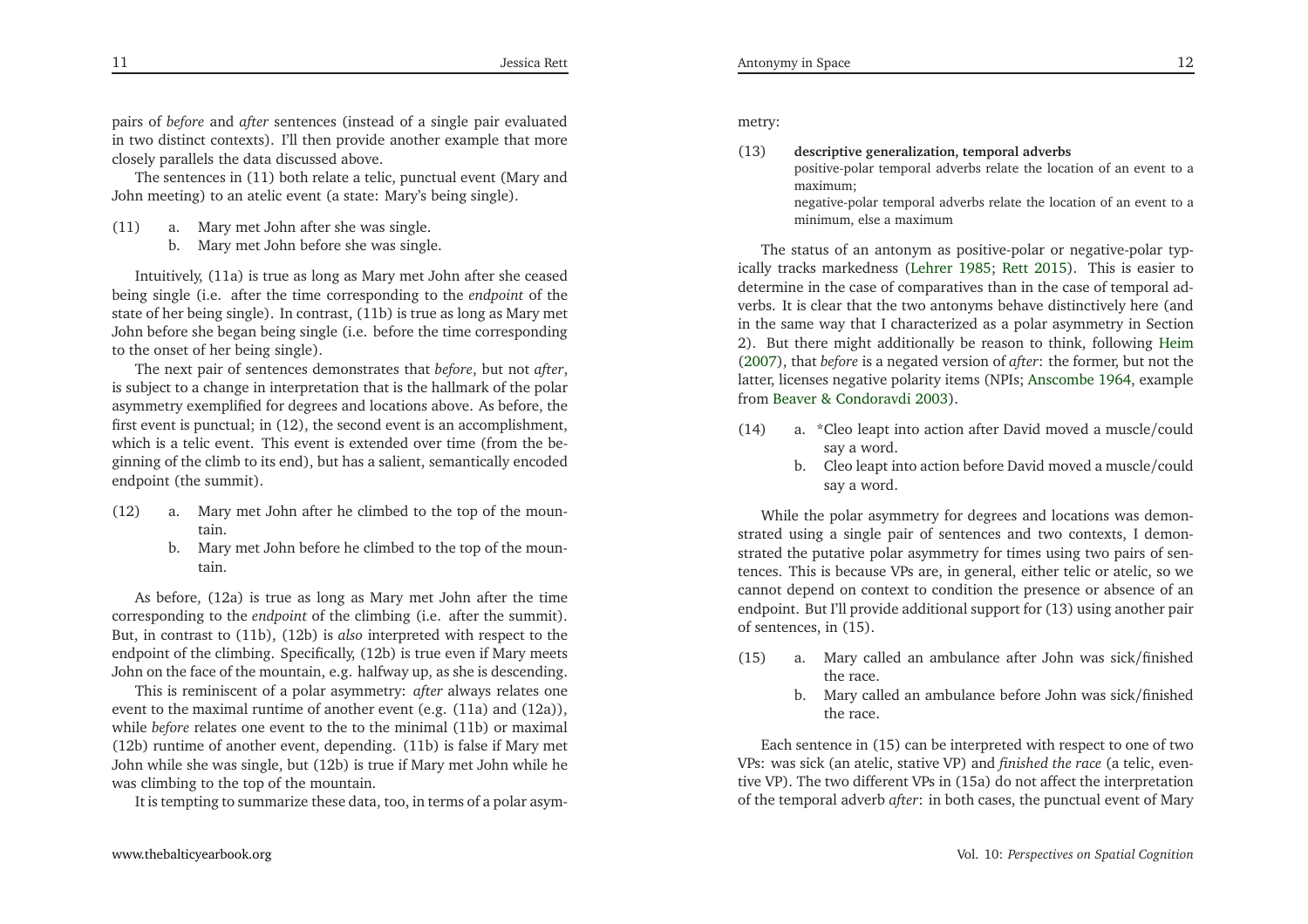<span id="page-7-1"></span>calling the ambulance is related to the latest, *maximal* time corresponding to the second event. It is true iff Mary called after John ceased tobe sick or after John completed the race.<sup>[5](#page-15-4)</sup>

In contrast, the two VPs condition two distinct interpretations of the temporal relation in (15b). The atelic combination requires, implausibly, that Mary have called the ambulance before the *onset* of John's sickness. In contrast, the telic combination requires only that Mary have called the ambulance before the *endpoint* of John's running the race. This is the familiar pattern of polar asymmetry, in which one of two antonymous relations demonstrate an interpretive variability with respec<sup>t</sup> to whether it relates one argumen<sup>t</sup> to the minimum or maximum endpoint of another.

#### *3.3. Interim summary*

I'll end this section with <sup>a</sup> general summary and some desiderata for <sup>a</sup>semantic or pragmatic analysis of these data.

For now, we can posit <sup>a</sup> domain-general generalization; <sup>I</sup> will revisethis generalization in Section 4.3.

(16) **descriptive generalization, polar asymmetry** Positive-polar relations use maxima as endpoints; negative-polar relations use minima as endpoints; else they use maxima.

We've seen evidence of <sup>a</sup> stronger generalization in (16): in particular, whether <sup>a</sup> negative-polar relation uses <sup>a</sup> maximum or minimum as an endpoint isn't random but predictable. Negative-polar relations use minima when they are available – either from context, in the degree and location cases, or semantically, in the time cases – and maxima otherwise. In addition to the generalization in (16), <sup>a</sup> theory of polar asymmetry would ideally explain the conditions under which thenegative-polar relation receives each interpretation.

As discussed in Section 2, <sup>I</sup> know of only one account of polar asymmetry, and it has been proposed for only the degree data in (1) and (3). It was initially proposed in [Rullmann](#page-17-2) [\(1995](#page-17-2)) and revised more recently in [Heim](#page-16-8) [\(2007](#page-16-8)). In this account, negative adjectives are negated versions of their antonyms; this negation is either overt (in pairs like *palatable* and *unpalatable*) or covert (in pairs like *fast* and *slow*); in both cases, it can scope independently of the adjective. In sentences with an

additional scoping element – like the possibility modals in (1) and (3) – the negative-polar comparatives are ambiguous, just as sentences withtwo scoping modals (e.g. *Everyone loves someone*) are.

As discussed in par<sup>t</sup> in Section 3, <sup>a</sup> scope-based account of the comparative data in (1) and (3) looks less attractive in the context of the wider <sup>p</sup>henomenon of polar asymmetry. First, the interpretive variability of the negative-polar relations does not behave like an ambiguity: there is no context in which either reading is available; or, if there is, one reading asymmetrically entails the other (if <sup>A</sup> must be slower thanB's minimum, it must also be slower than B's maximum).

Second, contrary to the scoping analysis, the availability of the interpretive variability associated with the negative-polar relation doesn't seem to depend on the presence of an additional scoping element (this point is also made in [Beck](#page-16-23) [2012\)](#page-16-23). The polar asymmetry was reproduced for locatives based on the availability of <sup>a</sup> lower bound in the context. The scope ambiguity analysis therefore fails to predict <sup>a</sup> polar asymmetry for the negative preposition *under* (and the negative adverb *before*).

<span id="page-7-0"></span> <sup>A</sup> final consideration involves the extent to which polar asymmetry is general. I've <sup>g</sup>iven evidence here that it arises in relations of degrees, locations, and times, but natural language encodes relations between other things, in particular individuals. However these relations – to the extent to which they have antonyms – do not display polar asymmetry. Attempts to produce <sup>a</sup> polar asymmetry in individual relations arebelow.[6](#page-15-5)

- (17) a. John is the father of the people who are allowed to attend.
	- b. John is the son of the people who are allowed to attend.
	- c. John is not the father of the people who are allowed toattend.
- (18) a. Mary met the guests who can speak Italian.
	- b. Mary did not meet the guests who can speak Italian.

The sentences in (17) relate John to <sup>a</sup> <sup>p</sup>lurality of individuals who are allowed to attend; those in (18) relate Mary to <sup>a</sup> <sup>p</sup>lurality of individuals who can speak Italian. The relation in (17) is encoded in <sup>a</sup> noun; (17b) and (17c) include two possible antonyms of the relation*be the father of*. The relation in (18) is encoded in <sup>a</sup> verb.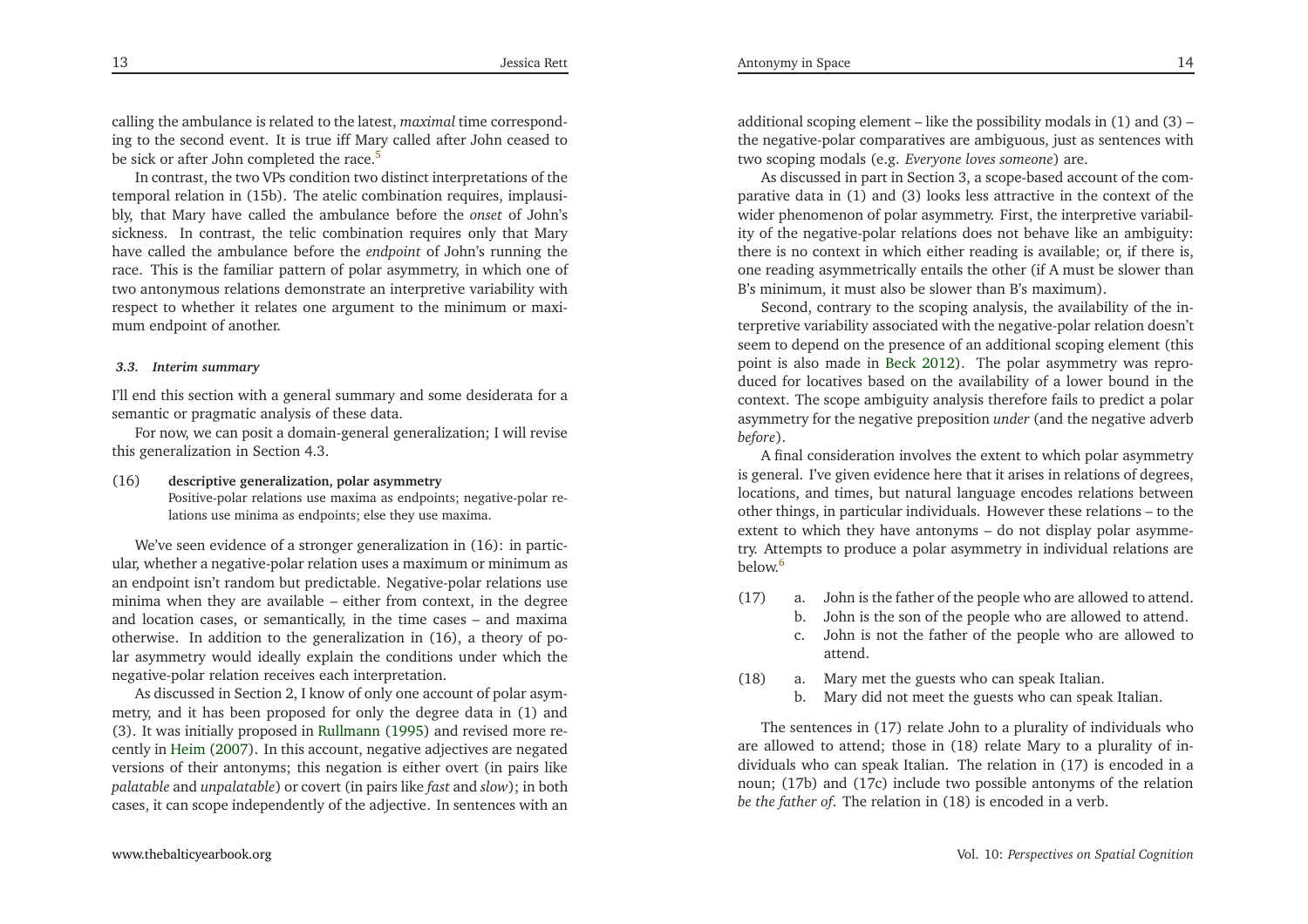The embedded arguments of the relations, in each case, denote <sup>p</sup>lural individuals (the people allowed to attend and the guests who can speak Italian, respectively). These <sup>p</sup>luralities can be modeled as an internally com[p](#page-16-25)lex individual [\(Link](#page-16-24) [1983](#page-16-24)) or <sup>a</sup> set of individuals (Landman [1989](#page-16-25); [Schwarzschild](#page-17-10) [1996](#page-17-10)). The presen<sup>t</sup> empirical point could be modeled under either assumption; I'll choose the former for simplicity'ssake.

 The maximum element of the <sup>p</sup>lurality is all of the individuals who satisfy the description; the minimum element of the <sup>p</sup>lurality is one such individual (or two, depending on one's assumptions about the selection restrictions of the <sup>p</sup>lural marker). If individual relations were to demonstrate polar asymmetry, we'd expec<sup>t</sup> e.g. (17a) to be interpreted differently from (17b) or (17c) with respec<sup>t</sup> to this <sup>p</sup>lural individual. In particular, (17a) would be interpreted with respec<sup>t</sup> to the maximal individual – all of the people allowed to attend [\(Jacobson](#page-16-26) [1995\)](#page-16-26) – and the antonymic relations could in principle be interpreted with respec<sup>t</sup> to the minimal individual. This is not, however, what we see; both (17b) and (17c) relate John to the maximal individual. (18a) and (18b) arealso alike in this respect.

These data pose an even greater challenge to an explanation of polar asymmetry: <sup>a</sup> theory must explain why the <sup>p</sup>henomenon is not specific to relations between sets of degrees, as previously assumed, but also why it doesn't extend to individual relations. Further questions, assuming we must abandon the scope ambiguity approach, include the following: How do individual relations differ from degrees, locations, and times? What's the relationship between the possibility modals in the standard comparative clauses in e.g. (1) and e.g. the cold and warm contexts in (6)? And what is it about negative relations that causes this meaning flexibility: semantic complexity, markedness, or something else? My goal in the following section is to presen<sup>t</sup> such anexplanation.

#### **4. ECONOMY OF BOUNDS**

In this section, I'll argue that the polar asymmetry catalogued here is the result of two things: the strict ordering of degrees, locations, andtimes (and their corresponding monotonicity); and the way we most

naturally perceive space, time, etc. The latter accounts for the observed difference between positive- and negative-polar relations; since it is <sup>a</sup> non-linguistic or at least pragmatic explanation, it carries with it the prediction that the observed polar asymmetry isn't relegated to negative-polar relations in every context. In Section 4.3, I'll provide evidence (based on the work in [Beck](#page-16-23) [2012](#page-16-23)) that this prediction in fact holds.

#### *4.1. Some foundational assumptions*

In this section, I'll briefly review some fundamental assumptions invoked in many standard degree semantic, vector semantic, and temporal semantic theories to model the meaning of natural-language relations between these entities and other, related <sup>p</sup>henomena. We'll see <sup>a</sup> grea<sup>t</sup> deal of similarity in these assumptions; this will form the basisfor the unified proposal presented in Section 4.2.

As mentioned earlier, antonymic relations are duals; they participate in mutually entailing  $(\Leftrightarrow)$  sentences, as illustrated in (19).

| (19) | a. A is faster than B. $\Leftrightarrow$ B is slower than A. <i>degree relations</i> |                    |
|------|--------------------------------------------------------------------------------------|--------------------|
|      | b. A is above B. $\iff$ B is under A.                                                | location relations |
|      | c. A is after B. $\iff$ B is before A.                                               | temporal relations |
|      |                                                                                      |                    |

This duality is modeled in the ordering lexicalized by these adjectives; <sup>a</sup> positive-polar relation like *faster* associates speeds with <sup>a</sup>natural-number-increasing strict order,  $\gt_+$ , while its negative-polar counterpart associates speeds with <sup>a</sup> natural-number-decreasing strict order, >−. This models the intuition that 60kph is higher than 40kph on the 'fast' scale, while 40kph is higher than 60kph on the 'slow' scale. Thisintuition is confirmed by the sentences in (20).

(20) a. 60kph is faster than 40kph. b. 40kph is slower than 60kph.

There are semantic operators in natural language that are sensitive to this difference in ordering; intensifiers like *very* situate <sup>a</sup> degree value high on the adjective's intrinsic scale, instead of some fixed scale. (21a) is true if John's speed is extremely high on the 'fast' scale, and (21b) if itis extremely high on the 'slow' scale. If *very* were instead insensitive to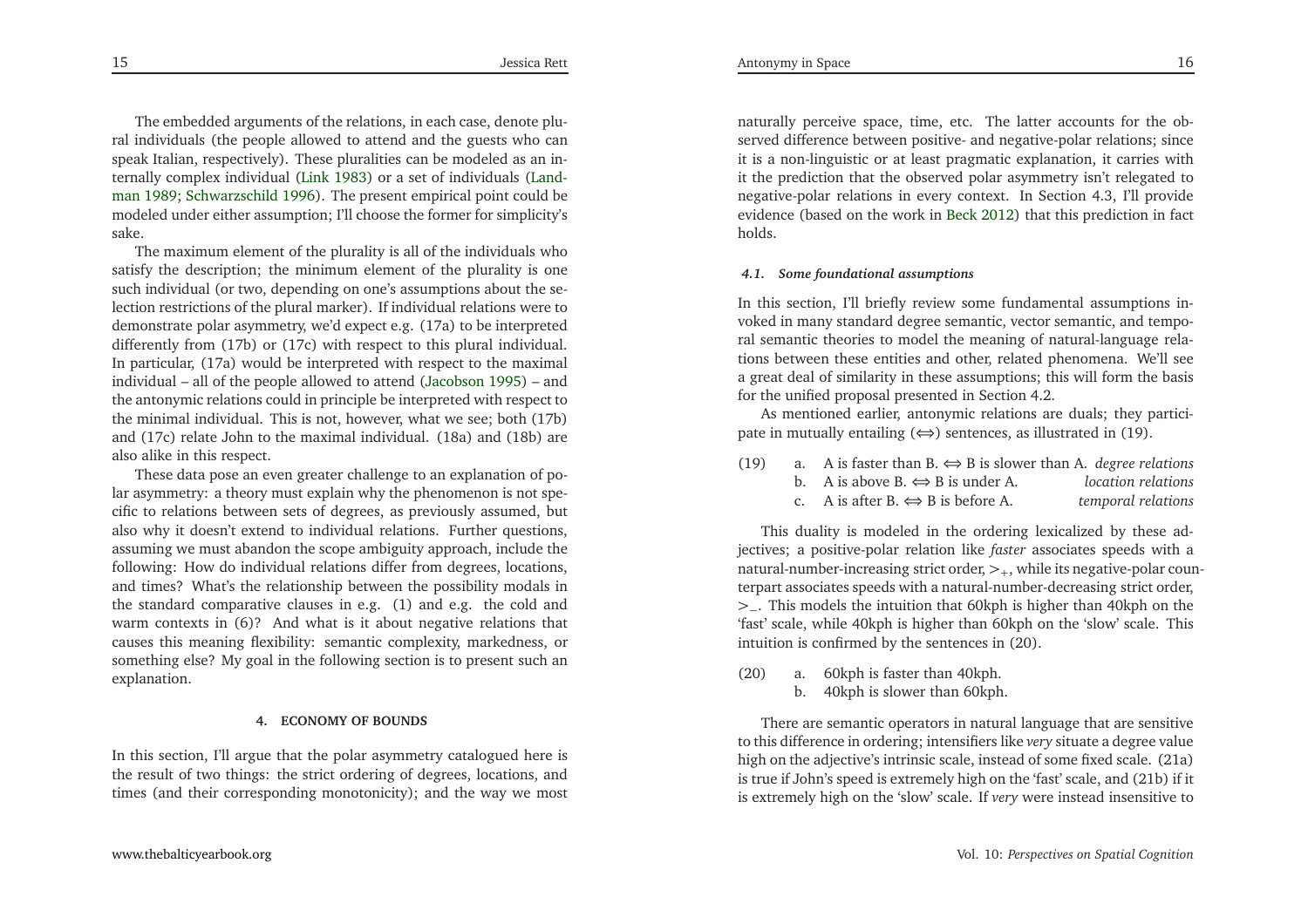lexicalized scale order, we would expec<sup>t</sup> e.g. (21b) to mean "somewhatslow", i.e. <sup>a</sup> slow speed that is relatively high on the 'fast' scale.

(21) a. John is very fast.

b. John is very slow.

It's therefore <sup>p</sup>lausible that any notion of maximality employed by natural language is also sensitive to intrinsic scale ordering. An ordersensitive maximality operator is defined in (22) for <sup>a</sup> scale ordering *<sup>o</sup>* (based on [Rullmann](#page-17-2) [1995](#page-17-2); [Heim](#page-16-5) [2000](#page-16-5)). "*ι<sup>x</sup> φ<sup>x</sup>*" should be read as "theunique*x* such that *φx*".

 $(22)$ Then  $\text{Max}(X) = \iota x[x \in X \land \forall x' \in X[x' \neq x \to x >_o x']$ *X* be a non-empty set of entities ordered by the relation  $>_0$ .

While the domains of degrees, locations, and times are not necessarily strictly ordered, the degrees, locations, and times relevant to any one sentence are. That is to say, the degrees corresponding to 60kph on the 'fast' scale and 6ft on the 'tall' scale are not strictly ordered with respec<sup>t</sup> to one another, but these degrees cannot be directly related innatural language [\(Kennedy](#page-16-27) [1999](#page-16-27): 36). [7](#page-15-6)

As <sup>a</sup> result, these domains are strictly ordered for our purposes. Strict orderings satisfy the properties listed in (23), for entities*a* and *b* invoked in <sup>a</sup> natural-language relation:

- (23) <sup>A</sup> domain*D* is strictly ordered iff:
	- a. *D* is irreflexive (i.e. for all *a*, it's not the case that  $a > a$ )
	- b. *D* is asymmetric (i.e. for all *a* and  $b \neq a$ , if  $a < b$  then it's not the case that *b* <sup>&</sup>lt;*a*
	- c. *D* is transitive (i.e. for all  $a, b \neq a$  and  $c \neq b \neq a$ ,  $a < b$ and *<sup>b</sup> <sup>&</sup>lt; <sup>c</sup>* entails *a<*
	- and *b* < *c* entails  $a < c$ <br> *d. D* is total (i.e. for all *a* and  $b \neq a$ ,  $a < b$  or  $b < a$ )

Similarly, natural language predicates can encode monotonic properties. Effectively, <sup>a</sup> property*P* is downward-monotonic if whenever <sup>n</sup> is in the extension of*P*, *n–1* is necessarily in the extension of *<sup>P</sup>*. The defini-tion in (24) (from [Heim](#page-16-5) [2000](#page-16-5)) is defined in a typed degree semantics;<br>it assumes that analyze alientime like fact denote making hatween it assumes that gradable adjectives like *fast* denote relations betweenindividuals (type *<sup>e</sup>*) and degrees (type *d*).

(24) A function *f* of type  $\langle e, \langle d, t \rangle \rangle$  is **downward-monotonic** iff  $\forall$ *x*, *d*, *d'*[*f*(*x*)(*d*) ∧ *d'* < *d* → *f*(*x*)(*d'*)]

 (24) appropriately characterizes degree properties like *fast*; in <sup>a</sup> context in which 60kph counts as fast, 70kph (higher than 60kph on the 'fast' scale) necessarily also counts as fast. Natural language also includes upward-monotonic degree properties, although these properties tend to be encoded in modal VPs. *Be enough for* is upward-monotonic because we can reliably infer from the proposition that \$100,000 is enough for <sup>a</sup> graduate student to live on to the proposition that \$200,000is enough for a graduate student to live on.<sup>[8](#page-15-7)</sup>

With these two assumptions – that properties encoded in naturallanguage are monotonic, and that contextually relevant entities in some domains are strictly ordered with respec<sup>t</sup> to each other – we can characterize the denotations of <sup>p</sup>lurals in some domains (in <sup>a</sup> particularcontext) as intervals. The relevant notation is introduced in (25).

- <span id="page-9-1"></span><span id="page-9-0"></span>(25) a. **open**:  $(a, b) = \{x : a > x > b\}$ <br>b. **upper closed**:  $(a, b) = \{x : a > a\}$ 
	- b. **upper closed**:  $(a, b] = \{x : a > x \ge b\}$
	- c. **lower closed**:  $[a, b] = \{x : a \ge x > b\}$
	- d. **closed**:  $[a, b] = \{x : a \ge x \ge b\}$

In particular, in <sup>a</sup> context in which John is driving at 60kph – taking liberties with the complex issues of granularity and precision – the degrees to which John drives fast can be represented as the interval (0,60kph]: an interval whose lower bound is zero (but does not include zero) and whose upper bound is 60kph. Correspondingly, the degrees to which John drives slow has the reverse ordering: [60kph, 0).

These characterizations extend straightforwardly to times (modulo modal statements about the future, [Prior](#page-17-11) [1967](#page-17-11)), but it also extends to locations. That natural language encodes monotonic locative properties is made especially clear in vector-semantic approaches [\(Zwarts](#page-17-5) [1995](#page-17-5), [1997](#page-17-6)). Essentially, the top of <sup>a</sup> table in Riga may not be intrinsically linearly ordered with respec<sup>t</sup> to the back of <sup>a</sup> chair in Los Angeles, but any locative property relating the two (e.g. *east of*, *below*) comparesthem along <sup>a</sup> single, linear vector.

But these characterizations about monotonicity in natural language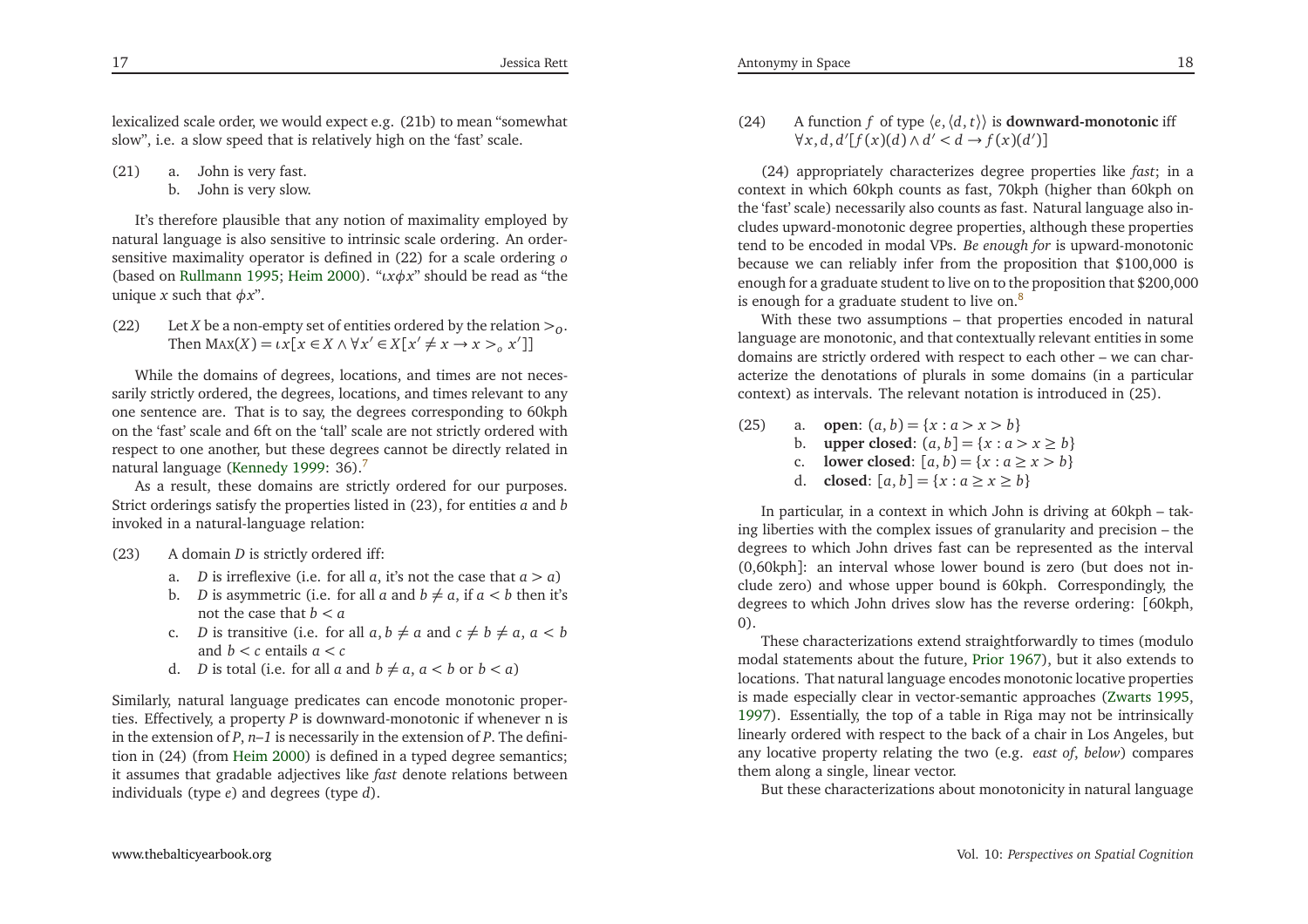crucially do not extend to individuals like John and Mary, at least in the context of individual relations. While it's easy to imagine <sup>a</sup> context in which John and Mary are strictly ordered with respec<sup>t</sup> to one another along some parameter – who I'd rather grab <sup>a</sup> beer with, for instance – this ordering isn't invoked by individual relations. If John and Mary are in the denotation of the <sup>p</sup>lural definition *people who I'd like to have <sup>a</sup> beer with*, they are not linearly ordered with respec<sup>t</sup> toone another.<sup>[9](#page-15-8)</sup> This is consistent with the modeling of plural individuals in terms of sets [\(Schwarzschild](#page-17-10) [1996\)](#page-17-10) or join semi-lattices [\(Link](#page-16-24) [1983\)](#page-16-24), neither of which linearly orders its members or atoms with respec<sup>t</sup> toeach other.

<span id="page-10-2"></span>In sum: I've borrowed heavily from the degree-semantic literature to model <sup>p</sup>lural degrees, locations, and times as strictly ordered intervals of entities in those domains. Implicit in this treatment is the assumption that relations of degree, locations, and times encoded in natural language are monotonic and thereby relate these intervals. For example, we can model the semantics of the comparative in terms of <sup>a</sup>relation between interval maxima [\(Seuren](#page-17-4) [1984,](#page-17-4) among others):

- (26) John drives faster than Bill.
	- a. <sup>M</sup>AX(John's degrees of fastness)><sup>M</sup>AX(Bill's degrees offastness)
	- b. <sup>M</sup>AX(0,80kph] <sup>&</sup>gt; <sup>M</sup>AX(0,70kph]

In <sup>a</sup> context in which John drives 80kph on average but Bill drives only 70kph on average, the value of the comparative is as in (26b), and the comparative is intuitively true. The equivalent sentence *Bill drives slower than John* can be formalized in an equivalent way (with degrees of slowness rather than fastness). The proposal below will mimic the successes of this treatment, but in <sup>a</sup> more semantically flexible way thatcan accommodate polar asymmetry.

In contrast, <sup>p</sup>lural individuals cannot be modeled as intervals in particular contexts for the purpose of evaluating individual relations, because individual relations aren't scalar or monotonic in this sense. They seem generally defined to relate maximal <sup>p</sup>lurals, <sup>a</sup> fact often captured in <sup>a</sup> 'homogeneity presupposition' (von [Fintel](#page-17-12) [1997](#page-17-12), although there are, infamously, non-maximal interpretations of <sup>p</sup>lurals in some contexts). The data in (17) and (18) suppor<sup>t</sup> this conclusion.

In the next section, I'll presen<sup>t</sup> an account of polar asymmetry that takes advantage of this difference to predict both the asymmetry itselfand its apparen<sup>t</sup> absence from individual relations in natural language.

#### <span id="page-10-0"></span>*4.2. The proposal*

With these assumptions and the notational conventions in (25) in hand, we can recharacterize polar asymmetry in <sup>a</sup> domain-general way. My claim, informally, is that our interpretation of monotonic predicates whose arguments are intervals (i.e., <sup>p</sup>lurals of strictly ordered entities) is modulated by <sup>a</sup> general principle of interpretive economy: the property is interpreted with respec<sup>t</sup> to the most informative value or bound of the interval available. The generality of this interpretive principle – which <sup>I</sup> call 'Economy of Bounds' – means that it can be quite naturally cast as <sup>a</sup> pragmatic or cognitive principle, rather than one stipulatedin the lexical or compositional semantics of natural language.<sup>[10](#page-15-9)</sup> As I'll discuss in Section 4.3, this makes certain predictions about the universality and context-sensitivity of the Economy of Bounds principle.

<span id="page-10-1"></span>Before presenting <sup>a</sup> semantic implementation of the Economy of Bounds principle, I'll address the relationship between maximal informativity and maximality. Imagine that <sup>a</sup> sentence like *<sup>A</sup> is under <sup>B</sup>* is in fact ambiguous in <sup>a</sup> <sup>g</sup>iven context: it can relate A's location to B's top (its minimum on the 'under' scale) or to B's bottom (its maximum on the 'under' scale). The readings are in an asymmetrical entailment relationship: if <sup>A</sup> is under B's bottom, it's necessarily under B's top, but not vice-versa. This means that the maximum reading entails the minimum reading. In <sup>a</sup> possible worlds semantics, the maximum interpretation is true in <sup>a</sup> strict subset of worlds in which the minimum interpretation is true. An exhortation to maximize informativity is therefore, in the context of monotonic properties, consistent with using <sup>a</sup> maximum rather than minimum bound. The maximum <sup>p</sup>laces the strictest requirements on the truth conditions of <sup>a</sup> relation, and is typically the one invoked inrelations like the comparative. $11$ 

The Economy of Bounds principle draws on the fact that, <sup>g</sup>iven the scale-sensitive definition of maximality in (22), a maximum degree of<br>fectures in a given content sequence of the a minimum degree of class. fastness in <sup>a</sup> <sup>g</sup>iven context corresponds to <sup>a</sup> minimum degree of slowness, and vice-versa. In the two versions of the principle below, *A* and *B*range over intervals (plurals whose entities are strictly ordered with re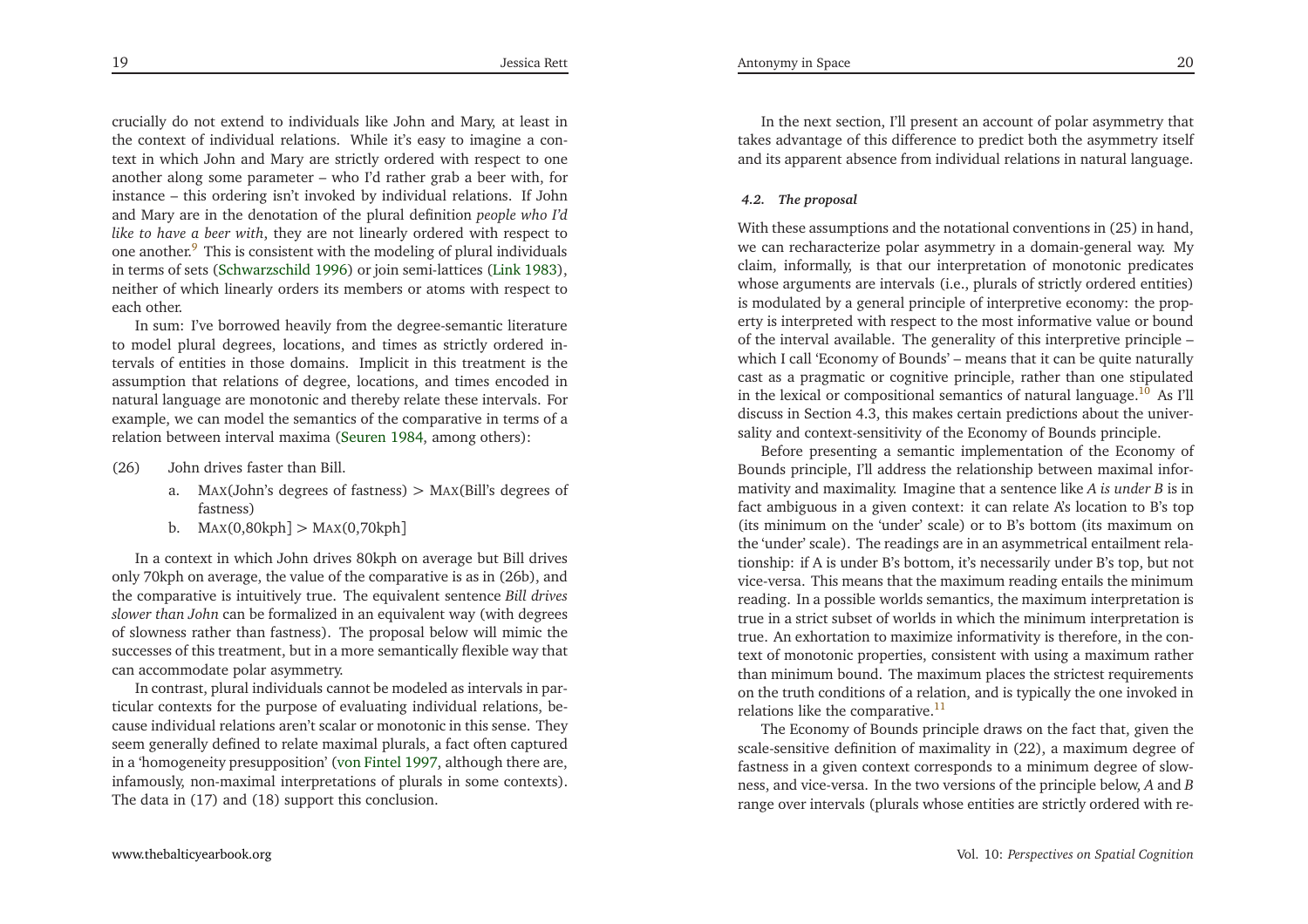spec<sup>t</sup> to each other). In (28), *<sup>x</sup>* ranges over atomic individuals; for our purposes, members of <sup>a</sup> <sup>p</sup>lurality *<sup>X</sup>*. As before, the subscript <sup>o</sup> ranges over scalar orderings: either <sup>+</sup> or –.

- (27) **Economy of Bounds (***informal version***)** For some relation *<sup>R</sup>* and intervals *<sup>A</sup>* and *<sup>B</sup>*, '*ARB*' is true iff some member of *<sup>A</sup>* exceeds (on the relevant scale) the greatest closed bound of *<sup>B</sup>*.
- (28) **Economy of Bounds (***formal version***)** $[[R]](B_o)(A_o) \Longleftrightarrow \exists x \in A \, [x >_o \text{MAX}(BOUND(x', B_o) \land x' \in B)]^{12}$  $[[R]](B_o)(A_o) \Longleftrightarrow \exists x \in A \, [x >_o \text{MAX}(BOUND(x', B_o) \land x' \in B)]^{12}$  $[[R]](B_o)(A_o) \Longleftrightarrow \exists x \in A \, [x >_o \text{MAX}(BOUND(x', B_o) \land x' \in B)]^{12}$

(28) defines <sup>a</sup> relation *<sup>R</sup>* between its internal interval *<sup>B</sup>* and its external interval *<sup>A</sup>*. <sup>I</sup> assume that the relation is defined only if *<sup>A</sup>* and *<sup>B</sup>* both have the same ordering (a corollary of Kennedy's [\(2001](#page-16-30)) Cross-Polar Anomaly restriction). And it is true iff some member of *<sup>A</sup>* exceeds the maximal closed bound of *<sup>B</sup>*: the highest member of the interval onthat scale.

In what follows, I'll illustrate how the Economy of Bounds principle predicts the polar asymmetry data. The explanation relies crucially on the observation that the contexts presented above had in common the availability of <sup>a</sup> positive-scale maximum and <sup>a</sup> negative-scale minimum, but they differed in whether they had <sup>a</sup> negative-scale maximum.

(29) reproduces the positive-polar comparative from (1a) as well as the two contexts of evaluation, now in the more perspicuous interval notation. In the US context, (29) requires that Lucinda's speed exceed (on the positive, 'fast' scale) an interval with <sup>a</sup> closed lower bound of 65kph and <sup>a</sup> closed upper bound of 100kph. In the Latvia context, (29) requires that her speed exceed (on the same scale) an interval with <sup>a</sup> closed upper bound of 100kph and an open lower bound of zero. This context-dependence is arguably introduced by the modal allowed, which we interpret according to US or Latvian laws, depending.

- (29) Lucinda is driving faster than is allowed on this highway.
	- a. *US context*: lucinda <sup>&</sup>gt;<sup>+</sup> [65kph, 100kph]
	- b. *Latvia context*: lucinda <sup>&</sup>gt;<sup>+</sup> (0, 100kph]

<sup>I</sup> have underlined the highest closed bounds on the relevant scale ineach context. The Economy of Bounds principle correctly predicts that

Lucinda's speed will be interpreted relative to 100kph in both contexts.

The negative-polar comparative from (1b) is similarly modeled in (30). In both contexts, (30) requires that Lucinda's speed exceed the relevant interval on the negative, 'slow' scale. As before, each context is modeled in terms of the interval of comparison, and as before, the lower bounds are the left value of the interval. Now, because the relation is negative-polar, the lower bounds are higher on the scale of naturalnumbers than the upper bounds (recall (20)).

- (30) Lucinda is driving slower than is allowed on this highway.
	- a. *US context*: lucinda <sup>&</sup>gt;<sup>−</sup> [100kph, 65kph]
	- b. *Latvia context*: lucinda <sup>&</sup>gt;<sup>−</sup> [100kph, <sup>0</sup>)

The Economy of Bounds principle correctly predicts that Lucinda's speed will be interpreted relative to 65kph in the US context, because this is the highest closed bound of the internal-argument interval in that context. (This was characterized in Section <sup>2</sup> as <sup>a</sup> relation to <sup>a</sup> minimum.) But the principle also correctly predicts that Lucinda's speed will be interpreted relative to 100kph in the Latvia context. This is because there is no speed that is too slow for Lucinda, <sup>a</sup> restriction that's been modeled here as an open lower bound of zero. In the Latvia context, then, the interval or set of degrees corresponding to the speeds Lucinda is allowed to drive has only one closed bound, its minimum (on the 'slow' scale). In the absence of <sup>a</sup> maximum closed bound, the Economy of Bounds principle dictates that it is this bound to which Lucinda's speed is related in the comparative.

<span id="page-11-0"></span>This is the source of the apparen<sup>t</sup> polar asymmetry: in both contexts, the positive-polar relation was provided with <sup>a</sup> closed maximum, which is the most informative way to satisfy Economy of Bounds. But the contexts differed in whether or not the negative-polar relation was provided with <sup>a</sup> closed maximum. When it wasn't, the sentences were interpreted with respec<sup>t</sup> to the other closed bound (the minimum). This accounts for the interpretive variability in <sup>a</sup> way that is completely independent of the semantic details of the sentence itself: whether the embedded clause contains <sup>a</sup> possibility modal, whether the relation involves degrees or some other strictly-ordered <sup>p</sup>lural entity.

The explanation for polar asymmetry in the cases of locations andtimes proceeds in an identical fashion, with the locus of context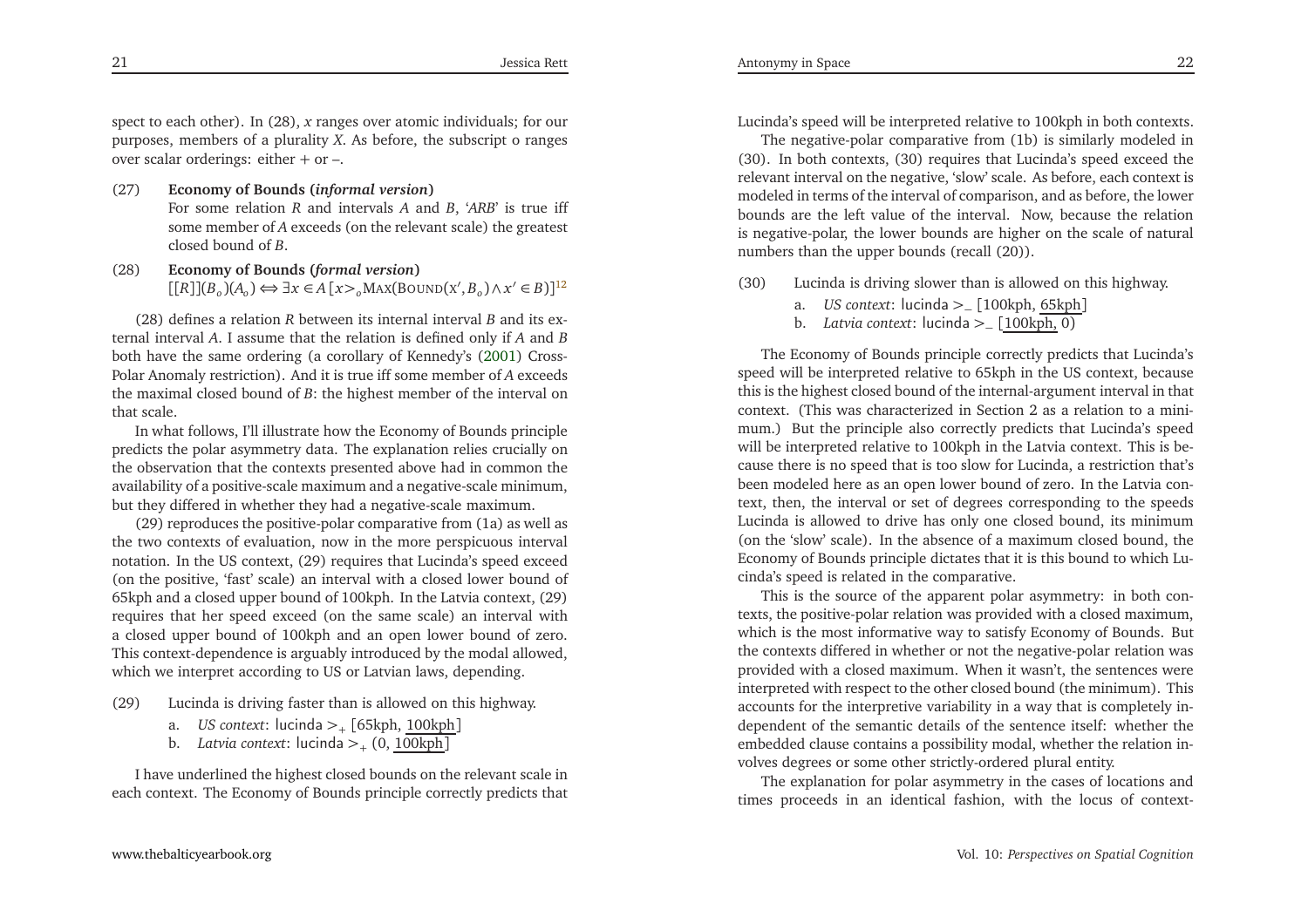23

<span id="page-12-1"></span>sensitivity being the denotation of *the hut*, which varies across contexts. Those contexts differed in whether the internal argumen<sup>t</sup> (here, the hut) imposed <sup>a</sup> closed or open locative bound: in the Cold Context, the hut had <sup>a</sup> floor, which imposed <sup>a</sup> closed (i.e., included as par<sup>t</sup> of the hut) bound on the hut's location (and which I've arbitrarily <sup>g</sup>iven as 1cm). In the Warm Context, the hut did not have <sup>a</sup> floor; instead the ground imposed an open (i.e., not included as par<sup>t</sup> of the hut) bound onthe hut's location.<sup>[13](#page-16-31)</sup> I assume that the huts in both contexts are exactly 5m tall (i.e. 5m at their highest point).

(31) represents the positive-polar locative relation in the Cold and Warm Contexts above. In it, the mouse's location is related in each context on the positive, 'above' scale to an interval of locations (or <sup>a</sup> vector) representing the hut's spatial extension. Each of these contexts provides <sup>a</sup> closed maximum on this scale: 5m. As <sup>a</sup> result, the Economy of Bounds principle correctly predicts that the positive-polar locative preposition will be evaluated with respec<sup>t</sup> to the highest point of thehut (informally, the roof).

- (31) The mouse is above the hut.
	- a. Cold Context: mouse  $>_{+}$  [1cm,  $\frac{5m}{1}$ ]
	- b. Warm Context: mouse ><sub>+</sub> (0, <u>5m</u>]

(32) models the negative-polar locative relation, and we have <sup>a</sup> corresponding reversal in the direction of the scale and the interval arguments. The two contexts now differ in whether they provide <sup>a</sup> closed or open maximum (on the 'under' scale) for the relation. Economy of Bounds correspondingly predicts that the locative relation will be evaluated with respec<sup>t</sup> to the hut's floor (the vector's closed bound of 1cm) in the Cold Context and with respec<sup>t</sup> to the hut's roof in the Warm Context (the vector's closed bound of 5m). This was the polar asymmetryreported in Section 3.

- (32) The mouse is under the hut.
	- a. Cold Context: mouse > $-[5m, \underline{1cm}]$
	- b. Warm Context: mouse ><sub>−</sub> [<u>5m</u>, 0)

The predictions are also parallel in the time cases. Recall that theillustration of polar asymmetry in these cases involved switching VPs in

the internal arguments (rather than switching contexts). Assume that Mary was single from January <sup>2003</sup> to December 2010, and that Johnbegan climbing the mountain at 4pm and summited it at 5pm precisely.

<span id="page-12-0"></span>(33) models the truth conditions of the positive-polar temporal relation: in both sentences, Mary's meeting John is related on the positive, 'after' scale to an interval representing the runtime of the internal event argument. In the positive-polar cases, each context provides <sup>a</sup> closed maximum (on the 'after' scale); since this is the most informative bound, both sentences are interpreted with respec<sup>t</sup> to this bound, the intuitive maximum.

- (33) Mary met John after...
	- a. ... she was single (*atelic context*): meeting <sup>&</sup>gt;<sup>+</sup> [2003, <sup>2010</sup>]
	- b. ... he climbed to the top (*telic context*):meeting  $>_{+}$  (4pm, <u>5pm</u>]

(34) models the truth conditions of the negative-polar temporal relation; in both sentences, the meeting is related on the negative, 'before' scale to the internal-argument interval. Importantly, while 4pm demarcates the beginning of John's ascent up the mountain, it is not included in the runtime of the telic event, because it is not par<sup>t</sup> of the event of John *summiting* the mountain. I've modeled this difference in terms of an open bound in (33) and (34); it formalizes the claims in [Krifka](#page-16-19) [\(1989](#page-16-19)) that telic and atelic events differ in their cumulativity of reference.[14](#page-16-32)

- (34) Mary met John before...
	- a. ... she was single (*atelic context*): meeting <sup>&</sup>gt;<sup>−</sup> [2010, <sup>2003</sup>]
	- b. ... he climbed to the top (*telic context*):
		- meeting ><sub>−</sub> [<u>5pm,</u> 4pm)

Thus these sentences are interpreted with respec<sup>t</sup> to intervals whose structures differ in <sup>a</sup> crucial way for the Economy of Bounds principle: while the sentence with the atelic internal event argumen<sup>t</sup> provides <sup>a</sup> closed maximum, the telic sentence provides only <sup>a</sup> closed minimum. This accounts for the interpretive variability in negative-polar temporalrelations reported in Section 3.

To sum up: I've argued here that an account of polar asymme-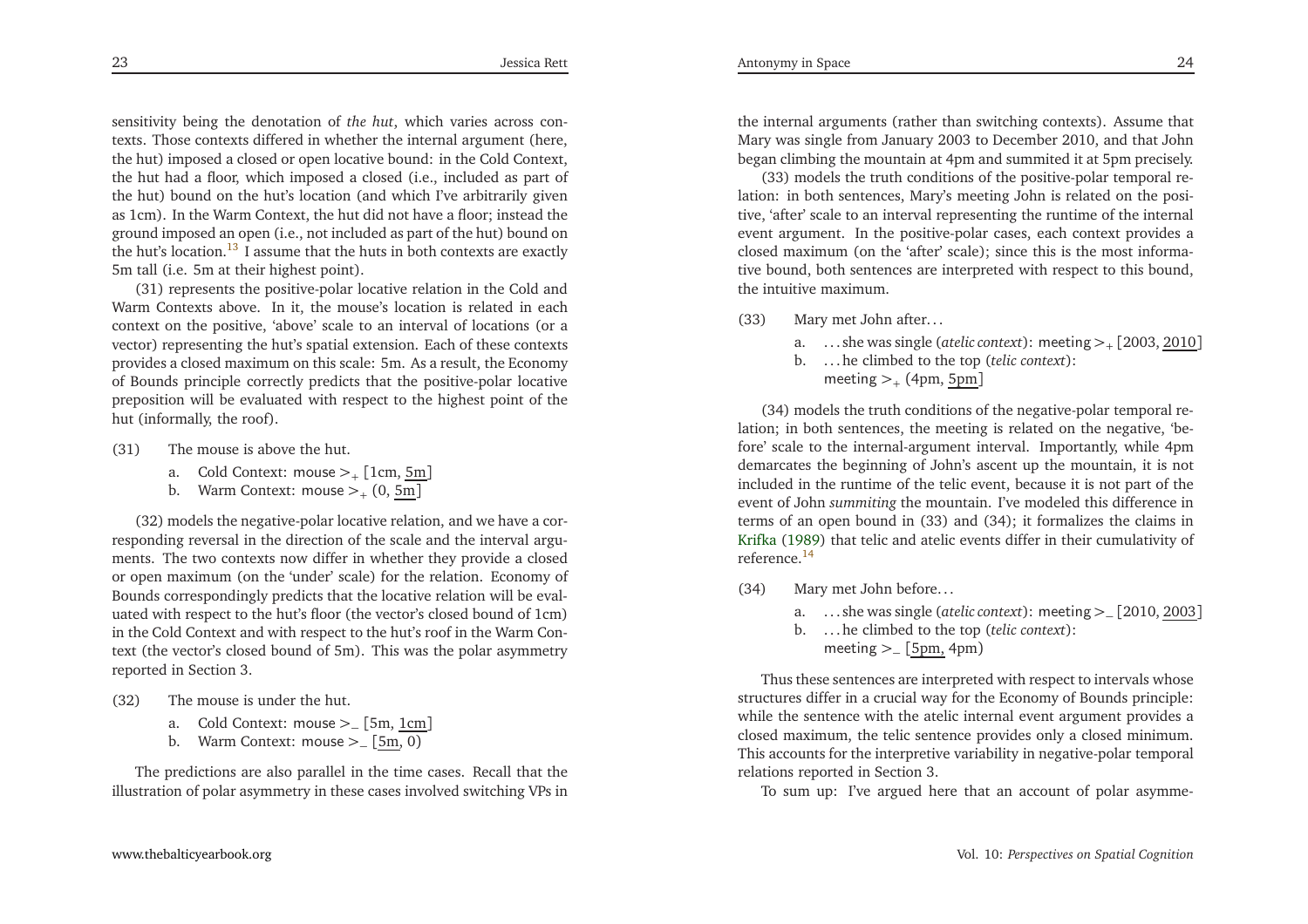25

<span id="page-13-0"></span>try across domains is readily available with the right formal model of antonymic relations and <sup>p</sup>lural individuals in strictly ordered domains, coupled with <sup>a</sup> relatively intuitive principle exhorting natural language users to effectively maximize informativity when they interpret relations. Informally, when evaluating whether <sup>A</sup> exceeds an element <sup>B</sup> that spans the scale, we treat the highest bound included in <sup>B</sup> as <sup>a</sup> proxy for B. In contexts in which B's highest bound is not par<sup>t</sup> of <sup>B</sup> – i.e., when B's maximum is determined by something independent of <sup>B</sup>– we relate <sup>A</sup> to B's closed minimum.

The following subsection concludes the analysis by addressing novelpredictions of this pragmatic approach to polar asymmetry.

#### *4.3. <sup>A</sup> new prediction*

The scope ambiguity account of the Lucinda comparatives in (1) characterized polar asymmetry as the result of <sup>a</sup> combination of semantically marked relations (i.e. negative polarity as morphologically complex) and <sup>a</sup> scope intervener (e.g. <sup>a</sup> possibility modal). This account doesn't rely on either, allowing for the correct prediction that polar asymmetry can occur across domains and in the absence of <sup>a</sup> scope intervener (asit did in the location and time cases).

This raises the question of what, in the Economy of Bounds account, privileges negative relations. In other words, according to the above account, what is it about negative relations that results in interpretive variability? The answer is nothing, or at least nothing intrinsic. The contexts used to illustrate polar asymmetry above just happened to vary only in whether or not they imposed artificial minima, not whether or not they imposed artificial maxima. And this is <sup>a</sup> likely result of the factthat downward-monotonic properties are linguistically more common.

This makes for <sup>a</sup> weak account, relative to the scope ambiguity account: it predicts that positive relations, too, can in principle display interpretive variability in the right contexts (in particular, in contexts or sentences involving upward-monotonic relations). This result has been explicitly defended in recent work; [Beck](#page-16-23) [\(2012](#page-16-23)) claims that the polar asymmetry observed in the Lucinda comparatives and other degree relations isn't intrinsic to negative comparatives, but negative comparatives involving downward-monotonic properties. Beck argues that <sup>a</sup> more accurate characterization of what I've been referring to as 'polar

asymmetry,' at least as it pertains to comparatives, is in (35) (she uses the term 'ambiguity' to refer to what I've been calling, more theoryneutrally, 'interpretational variability').

- (35) a. Positive-polar comparatives are unambiguous with downwardmonotonic*B* arguments and ambiguous with upward-monotonic *B* arguments.
	- b. Negative-polar comparatives are ambiguous with downwardmonotonic*B* arguments and unambiguous with upwardmonotonic*B* arguments.

According to Beck, in certain contexts, it's the positive-polar comparative that exhibits interpretational variability. Instead of the US or Latvia Contexts, then, imagine the Germany Context, where the highway in question is an autobahn: the minimum speed on the highway is 65kph, but there is no maximum. (This is an upward-monotonic*B* argument: we can reliably infer from*n* being <sup>a</sup> permitted speed to *n+1* being <sup>a</sup> permitted speed, but not vice-versa.) The Lucinda sentences in(1) are reproduced in (36).

(36) a. Lucinda is driving faster than allowed on this highway. b. Lucinda is driving slower than allowed on this highway.

The reported intuitions in the Germany Context are as follows: while (36a) relates Lucinda's speed to the maximum 100kph in the US context, it relates Lucinda's speed to the minimum 65kph in the GermanyContext.<sup>[15](#page-16-33)</sup> But between these two contexts the interpretation of the negative-polar (36b) remains the same: it relates Lucinda's speed to the minimum 65kph in the US Context as well as in the Germany Context.

This variability – that polar asymmetry is contextually rather than semantically conditioned – is directly predicted by the Economy of Bounds account above, which locates what I've been calling 'polar asymmetry' in <sup>a</sup> context-sensitive interpretive principle. The above account additionally predicts that the variability extends outside of comparative constructions.

While it's metaphysically challenging to produce <sup>a</sup> temporal context in which the <sup>B</sup> argumen<sup>t</sup> is upward-monotonic, it is relatively easy toshow that Beck's observation extends to locative relations.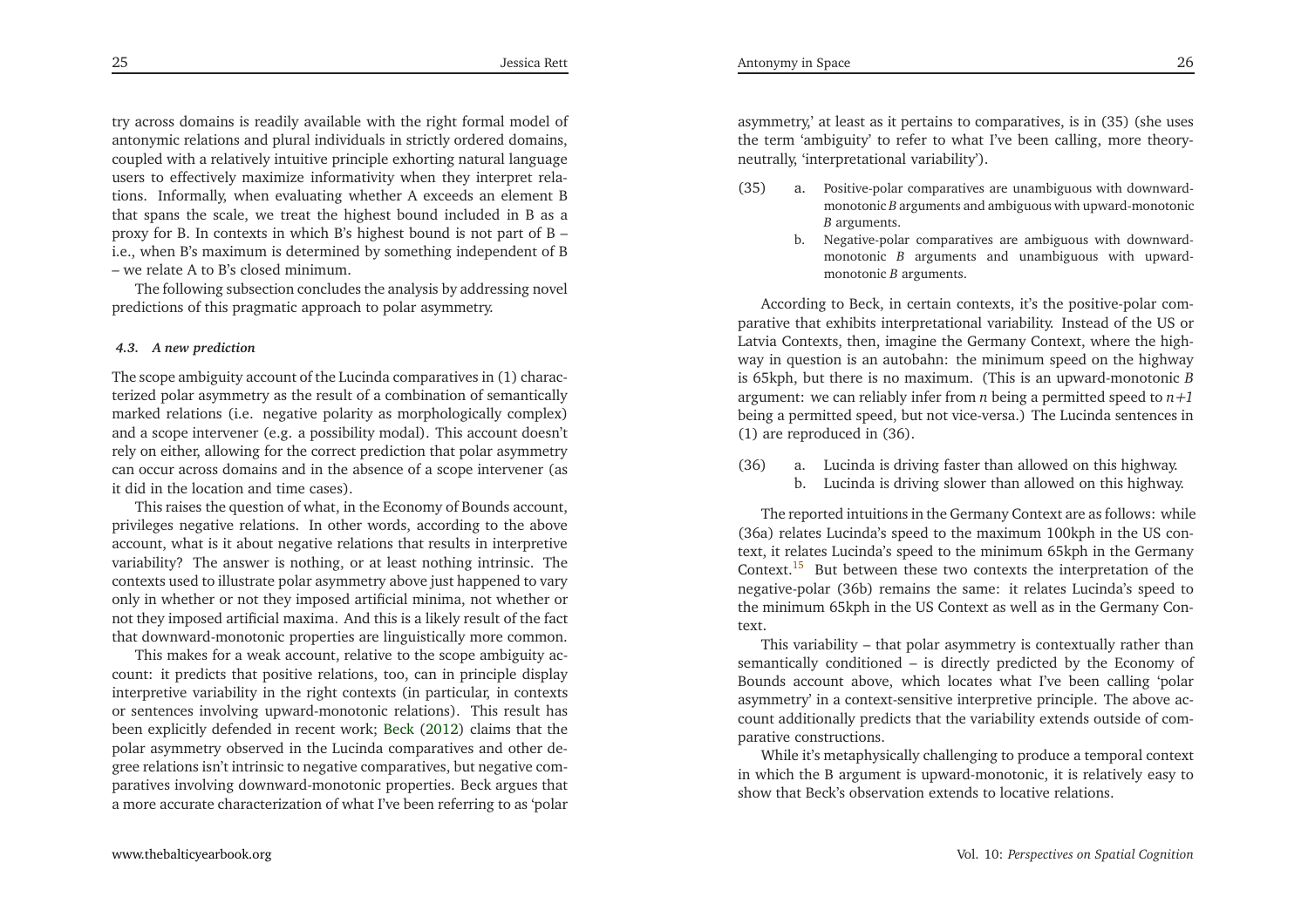Imagine that <sup>a</sup> small tree is growing from the ceiling of <sup>a</sup> cave. In this context, (37a) is intuitively true as long as the snake is higher than the tree's canopy; it is consistent with the snake being on the tree's trunk or on the cave's ceiling above the tree's canopy. But in this context, the tree's canopy represents what <sup>I</sup> characterized as <sup>a</sup> *minimum* in Section 3: it is the lowest point on the tree relative to the 'above' scale. This reading of <sup>a</sup> positive-antonym *above* sentence differs from the 'above the maximum' interpretations available to the *above* sentences in the Cold and Warm Contexts. And it is predicted by the Economy of Bounds principle, <sup>g</sup>iven the assumption that the tree's canopy imposes <sup>a</sup> closedbound while the cave's ceiling imposes an open bound.

- (37) a. The snake is above the tree.
	- b. The snake is under the tree.

In contrast, the negative-polar relation in (37b) receives the same interpretation as it did in the Cold Context in Section 3: intuitively, (37b) is true as long as the snake is beneath the canopy of the tree (i.e. on the ground or possibly on the wall of the cave beneath the tree's canopy). This is the objective minimum in this context – the lowest point on the tree from our perspective – but it is the highest point on the 'under' scale. In this case, the negative-antonym preposition relatesthe snake's location to the *maximum* bound on the tree.

To sum up this subsection: the Economy of Bounds account of po lar asymmetry characterizes it as <sup>a</sup> pragmatic – rather than semantic – <sup>p</sup>henomenon. <sup>A</sup> consequence is that the interpretational variability witnessed for negative-polar relations between degrees, locations, and times (presented in Sections <sup>2</sup> and 3) is not predicted to be an intrinsic property of negative-polar relations, but instead to be <sup>a</sup> byproduct of how antonymic relations interact with downward- and upwardmonotonic interval arguments (which can be constrained semantically or pragmatically). This prediction has already been verified by [Beck](#page-16-23) [\(2012](#page-16-23)) in the case of comparative constructions. The case in (37) suggests that locative relations demonstrate the same flexibility, anotherprediction of the Economy of Bounds approach.

#### **5. SUMMARY AND CONCLUSIONS**

The Economy of Bounds approach proposed above is centered around the claim that, in strictly ordered domains, relations maximize informativity by relating to the highest endpoint on the relevant ordering (i.e. the highest closed bound of the interval on that scale). This principle explains the prima facie ambiguity of negative-polar relations in the degree, location, and temporal domains (as well as the contexts that condition it). It also explains the observations, originating in [Beck](#page-16-23) [\(2012](#page-16-23)), that the relevant interpretational variability isn't restricted to negative-polar relations, but is instead conditioned by <sup>a</sup> variety of semantic and contextual factors.

This approach, especially in contrast to the preceding scope ambiguity account, represents the usefulness of cross-domain comparison in linguistic research: assimilating the locative relation data to the comparative data suggests that it was <sup>a</sup> mistake to condition polar asymmetry on the presence or absence of <sup>a</sup> scope intervener. It also appears to be one <sup>p</sup>henomenon that is better suited to <sup>a</sup> pragmatic or contextdriven explanation rather than <sup>a</sup> semantic, scope-based one.

The current approach as it stands does however have some shortcomings. In particular, it seems relatively poorly equipped for dealing with any observed cross-linguistic or lexical differences. <sup>I</sup> have not examined the cross-linguistic universality of the empirical claims made here, but we don't need to look outside of English to find at least one lexical departure from the claims here: the negative-polar locative preposition *below* seems to significantly differ from *under* in its interpretational variability.

- (38) a. The mouse is under the hut.
	- b. The mouse is below the hut.

While the *under* sentence in (38a) invokes different bounds in the cold and warm contexts, as detailed in Section 3, the *below* sentence in (38b) does not seem to exhibit any interpretational variability. Specifically, (38b) seems to require that the mouse have burrowed underground in both the cold and warm contexts.

If this is in fact the dominant intuition for the sentence in (38b), wehave found <sup>a</sup> scalar relation that seems to be impervious to Economy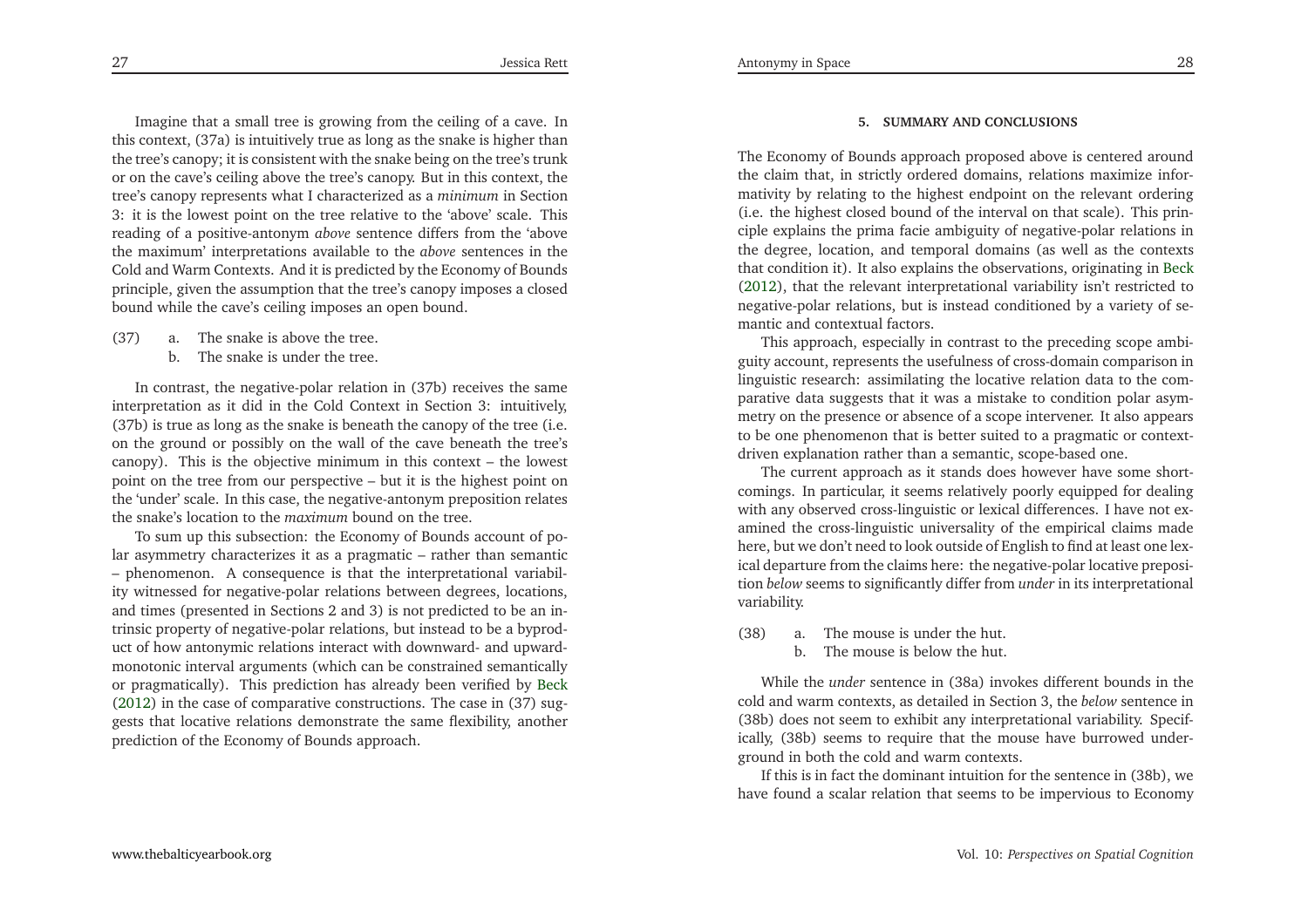<span id="page-15-7"></span>of Bound considerations: it utilizes the same bound for comparison regardless of the context (or regardless of whether that bound is open or closed). The account provided here does not in its current form predict the existence of such relations, and it's unclear how to alter the Economy of Bounds principle to allow for them naturally. To do so, more would need to be known about the prevalence and nature ofthese context-independent relations.

<span id="page-15-9"></span><span id="page-15-8"></span><span id="page-15-6"></span><sup>I</sup> have additionally <sup>g</sup>lossed over complications involving the extension of the account to temporal relations, which are arguably distinct from degree and locative relations in their modality. It's also not clear how well the account presented here conforms to existing characterizations of the telic/atelic distinction (see endnote 10), <sup>g</sup>iven that an event's telos has traditionally been characterized as an open bound[\(Bach](#page-16-34) [1986](#page-16-34); [Krifka](#page-16-19) [1989](#page-16-19)).

Finally: I've argued here, based on the data in (17) and (18), that polar asymmetry is confined to relations between <sup>p</sup>lural arguments whose atoms or members can be modeled as intervals (i.e. are strictly ordered with respec<sup>t</sup> to each other in <sup>a</sup> <sup>g</sup>iven context). This certainly seems to hold for the relations in (17) and (18), but <sup>p</sup>lural individuals have been traditionally associated with <sup>a</sup> maximal/non-maximalinterpretational variability in other semantic configurations that seems temptingly similar to the <sup>p</sup>henomena addressed here: notably exhaustivity or maximality variations in free relatives [\(Caponigro](#page-16-35) [2004](#page-16-35)) and bare <sup>p</sup>lurals or <sup>p</sup>lural definites (see [Malamud](#page-16-36) [\(2012](#page-16-36)) for <sup>a</sup> recent overview). Depending on how we model <sup>p</sup>lural individuals, it might be tempting to adopt something like the Economy of Bounds principle to account for these data. This would almost certainly require<sup>a</sup> restructuring of the account here.

#### **ACKNOWLEDGEMENTS**

Thanks to Dana Kleifeld for help with research and to Sam Cumming, Michael Glanzberg, and Barry Schein for extensive comments. Thanks also to Heather Burnett, Ben George, Gabe Greenberg, Hilda Koopman, Adam Rett, Matthew Stone, and audiences at "The Meaning of P" at Ruhr-Universität Bochum, the <sup>2012</sup> Rutgers Semantics Workshop, and

<span id="page-15-5"></span><span id="page-15-4"></span><span id="page-15-3"></span><span id="page-15-2"></span><span id="page-15-1"></span>of course at The 10th International Symposium of Cognition, Logic andCommunication at the University of Latvia.

#### **Notes**

<span id="page-15-0"></span> $1$ Negative antonyms are marked relative to their positive counterparts; this markedness is sometimes morphologically transparent (e.g. *possible* vs. *impossible*) but is also evidenced in the relative distribution of the antonyms (e.g. nominalization, *length* vs.\**shorth*; [Cruse](#page-16-37) [1976](#page-16-37)). For more discussion of what constitutes <sup>a</sup> positive antonym and<sup>a</sup> negative antonym, see [Rett](#page-17-9) [\(2015\)](#page-17-9).

[2](#page-2-1)The sentence *Lucinda is driving less fast than is allowed* receives the same interpretations as (1b) leading Rullmann, Heim and Büring to assume that *less* is the negatedversion of *more*.

<sup>[3](#page-3-0)</sup>Some have reported to me the intuition that *below* is a more natural antonym of *above*, and *over* <sup>a</sup> more natural antonym of *under*. <sup>I</sup> address this possibility in Section 5.

[4](#page-5-0)Because *be single* is <sup>a</sup> state, there is <sup>a</sup> possible reading of the sentence *John was single in an hour* in which it is coerced into <sup>a</sup> telic event. This coerced, telic reading of (10b) can be paraphrased as "It took an hour for John to become single," <sup>a</sup> reading distinct fromthe intended, incoherent non-coerced reading, "It took an hour for John to be single."

 [5](#page-7-0)As before, the judgment for (15a) with the atelic VP (*after John was sick*) is different if the VP is coerced into <sup>a</sup> telic interpretation; in this case, the coerced interpretation functions as <sup>a</sup> euphemism for *John vomited*, which (as predicted) patterns instead withthe telic VP *finished the race*.

 $6$ Notice that the embedded phrases in these sentences all contain weak modals, in case this is <sup>a</sup> precursor for the availability of the negative-polar interpretive variability.

[7](#page-9-0)In indirect comparatives or comparatives of deviation (e.g. *The dinner was more expensive than it was tasty*), the degrees are not compared directly but instead compared on <sup>a</sup> third, isomorphic scale; for instance, the extent to which <sup>a</sup> value deviates from therelevant contextual standard [\(Bale](#page-16-38) [2008](#page-16-38)).

 $^8$  $^8$ Beck & [Rullmann](#page-16-39) [\(1999\)](#page-16-39) provide examples of putative non-monotonic degree properties, but they are all examples formed with downward-monotonic degree properties whose values have been partly prohibited by context. It seems as though non-monotonicproperties cannot be encoded lexically or <sup>p</sup>hrasally in natural language.

 $\frac{9}{9}$  $\frac{9}{9}$  $\frac{9}{9}$ In previous work [\(Rett](#page-17-13) [2011\)](#page-17-13), I've relied on this distinction to explain the difference between acceptable exclamatives like *How fast John drives!* (an exclamation about degrees) and unacceptable exclamatives like \**Who John met at the party!* (an exclamationabout individuals).

<sup>[10](#page-10-1)</sup>This principle is reminiscent of the 'Interpretive Economy Principle' proposed in [Kennedy](#page-16-40) [\(2007\)](#page-16-40) (see also [Potts](#page-17-14) [2008](#page-17-14)): both rely on some intuitive notion of economy to restrict the interpretation of scalar predicates. <sup>I</sup> welcome any parallels, but there are at the very least superficial differences. Kennedy's principle addresses the difference between relative and absolute adjectives and governs the use of lexically encoded standardsof comparison rather than those provided by context.

 $11$ This is also illustrated in the semantic treatment of the comparative in (26). In a context in which John has <sup>3</sup> kids and Bill has <sup>5</sup> kids, this treatment correctly predicts thatthe comparative *John has more kids than Bill* is false, because it translates the comparative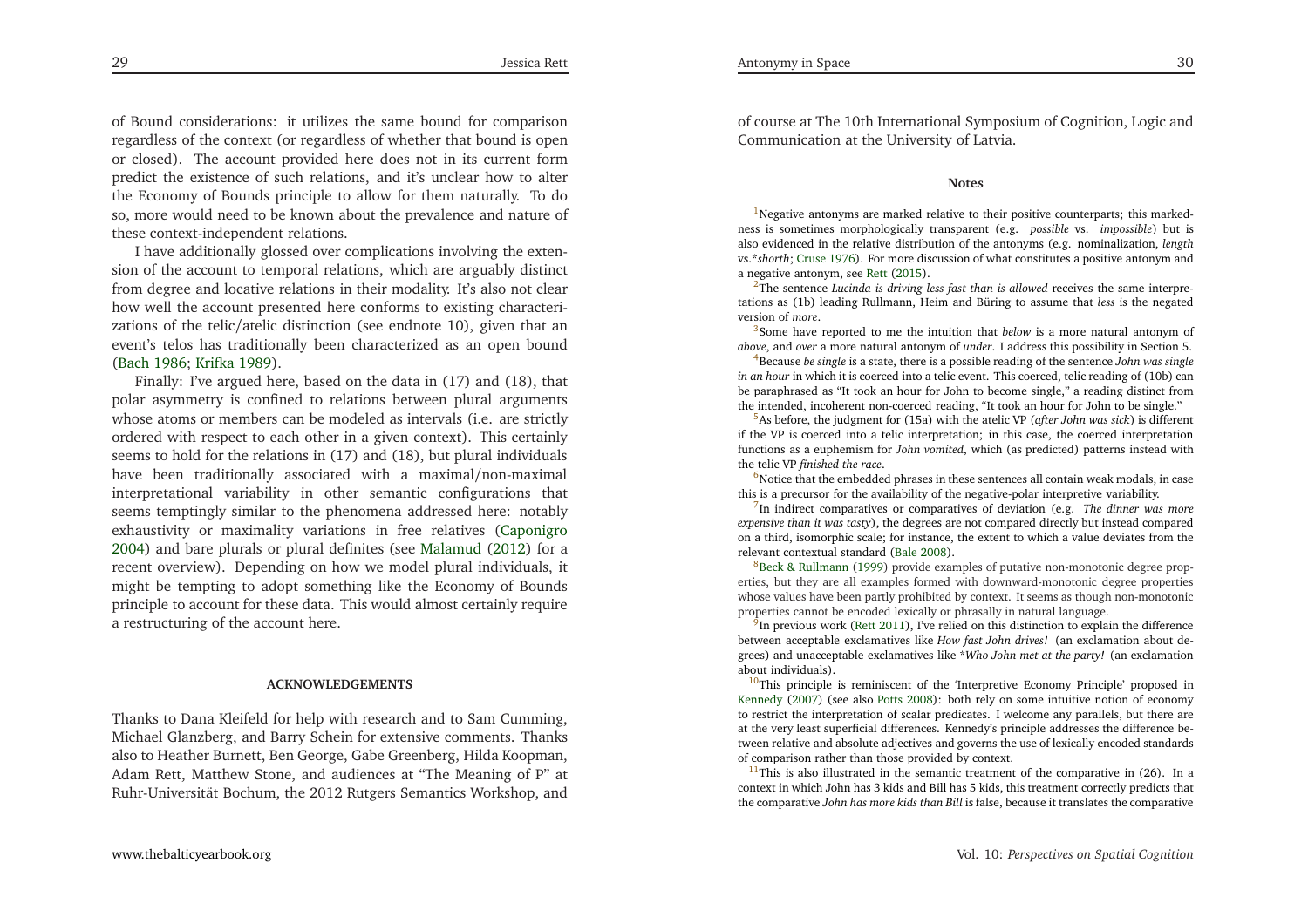<span id="page-16-39"></span><span id="page-16-38"></span><span id="page-16-37"></span><span id="page-16-36"></span><span id="page-16-35"></span><span id="page-16-25"></span><span id="page-16-24"></span><span id="page-16-23"></span><span id="page-16-21"></span><span id="page-16-17"></span><span id="page-16-16"></span><span id="page-16-15"></span><span id="page-16-14"></span><span id="page-16-13"></span><span id="page-16-12"></span><span id="page-16-10"></span><span id="page-16-9"></span><span id="page-16-7"></span><span id="page-16-4"></span><span id="page-16-3"></span><span id="page-16-1"></span>with respec<sup>t</sup> to the maximum number of kids Bill has (not merely some number of kidsBill has).

<sup>[12](#page-11-0)</sup>Where BOUND(x, X<sub>0</sub>) =  $\iota x \in X_o[\forall x'[X_o(x') \rightarrow x >_o x']] \vee \iota x \in X_o[\forall x'[X_o(x') \rightarrow x']$  $\leq_{\alpha} x'$ ]]

 $13$ It's an open question why the bottoms of the hut's beams in the Warm Context do not count as imposing <sup>a</sup> closed lower bound like the floor in the Cold Context does. It's possible that the beams are not sufficient to create <sup>a</sup> contextually salient vector in this context for the purpose of the locative relation. Whatever the reason, the intuition seemsstable across similar situations, e.g. *under the block/box* vs. *under the table/chair*.

 $^{14}$  $^{14}$  $^{14}$ Specifically, an atelic event demonstrates cumulativity of reference because each sub--event also satisfies the event predicate (i.e. any subevent in the interval of Mary being single is an event of Mary being single). But <sup>a</sup> telic event does not: it's not the case that any subevent in the interval of John climbing to the top of the mountain is an event of John climbing to the top of the mountain (e.g. the subevent of John beginning to climb the mountain). This distinction has also proved useful in the treatment of the count/mass distinction [\(Bach](#page-16-34) [1986](#page-16-34)) and, correspondingly, in the semantics of quantity adjectives like*many* and *much* [\(Rett](#page-17-15) [2014](#page-17-15)).

<sup>[15](#page-13-0)</sup>[Beck](#page-16-23) [\(2012](#page-16-23)) presents detailed experimental evidence for this empirical claim broadly construed. English speakers seem to differ in whether they prefer the modal *allowed* or *can* in sentences like (36a) with upward-monotonic arguments; <sup>I</sup> have no explanation for this potential difference.

#### **References**

- Anscombe, G. 1964. 'Before and after'. *The Philosophical Review* 74: 3–24.
- Bach, E. 1986. 'The algebra of events'. *Linguistics & Philosophy* 9: 5–16.
- Bale, A. 2008. 'A universal scale of comparison'. *Linguistics & Philosophy* 31: 1–55.
- Beaver, D. & Condoravdi, C. 2003. 'A uniform analysis of before and after'. In 'Proceedingsof SALT', vol. XIII, 37–57.
- Beck, S. 2012. 'Lucinda driving too fast again'. *Journal of Semantics* 29: 1–63.
- Beck, S. & Rullmann, H. 1999. 'A flexible approach to exhaustivity in questions'. *Natural Language Semantics* 7: 249–298.
- Büring, D. 2007. 'More or less'. In 'The Proceedings of the Chicago Linguistic Society 43, University of Chicago Press', .
- Caponigro, I. 2004. 'The semantic contribution of *wh*-words and type shifts: evidence from free relatives cross-linguistically'. In R. B. Young (ed.) 'Proceedings of SALT XIV', 38–55. Cornell University.
- Carlson, L., Regier, T. & Covey, E. 2003. 'Defining spatial relations: Reconciling axis and vector representations'. In van der Zee E. & J. Slack (eds.) 'Representing Direction inLanguage and Space', 111–131. Oxford University Press.
- Condoravdi, C. 2010. 'NPI licensing in temporal clauses'. *Natural Language and LinguisticTheory* 28: 877–910.
- Cresswell, M. 1976. 'The semantics of degree'. In B. Partee (ed.) 'Montague Grammar', Academic Press.
- Cruse, D. A. 1976. 'Three classes of antonyms in English'. *Lingua* 38: 281–292.
- ——. 1986. *Lexical semantics*. Cambridge: Cambridge University Press.
- <span id="page-16-40"></span><span id="page-16-34"></span><span id="page-16-33"></span><span id="page-16-31"></span><span id="page-16-30"></span><span id="page-16-29"></span><span id="page-16-28"></span><span id="page-16-27"></span><span id="page-16-26"></span><span id="page-16-22"></span><span id="page-16-20"></span><span id="page-16-19"></span><span id="page-16-18"></span><span id="page-16-11"></span><span id="page-16-8"></span><span id="page-16-6"></span><span id="page-16-5"></span><span id="page-16-2"></span><span id="page-16-0"></span>——. 1992. 'Antonymy revisited: some thoughts on the relationship between words and concepts'. In A. J. Lehrer & E. F. Kittay (eds.) 'Frames, fields, and contrasts: new essays in semantic and lexical organization', 289–306. Hillsdale, NJ: Lawrence ErlbaumAssociates.
- Davidson, D. 1969. 'The individuation of events'. In N. Rescher (ed.) 'Essays in honor ofCarl G', 216–234. Reidel.
- Dowty, D. 1979. Word Meaning and Montague Grammar: The Semantics of Verbs and Times *in Generative Semantics and in Montagues PTQ*. Reidel.

<span id="page-16-32"></span>Heim, I. 2000. 'Degree operators and scope'. In B. Jackson & T. Matthews (eds.) 'Proceedings of SALT X', 40–64. CLC Publications.

- ——. 2006. *Remarks on comparative clauses as generalized quantifiers*. MIT.
- ——. 2007. 'Little'. In 'Proceedings of SALT XVI', CLC Publications.
- Hintikka, J. 1961. 'Modality and quantification'. *Theoria* 27: 119–28.
- Jacobson, P. 1995. 'On the quantificational force of English free relatives'. In E. Bach, E. Jelinek, A. Kratzer & B. Partee (eds.) 'Quantification in Natural Language', 451–486. Kluwer.
- Kennedy, C. 1999. *Projecting the adjective: the syntax and semantics of gradability andcomparison*. Garland Press.
- ——. 2001. 'Polar opposition and the ontology of degrees'. *Linguistics & Philosophy* 24: 33–70.
- ——. 2007. 'Vagueness and grammar: the semantics of relative and absolute gradable adjectives'. *Linguistics & Philosophy* 30: 1–45.
- Krifka, M. 1989. 'Nominal reference, temporal constitution and quantification in event semantics'. In R. Bartsch, J. van Bentham & van Emde Boas P. (eds.) 'Semantics andcontextual expression', 75–115. Foris.
- ——. 2010. 'Before and after without coercion: comment on the paper by Cleo Condoravdi'. *Natural Language and Linguistic Theory* 28: 911–929.
- Kripke, S. 1963. 'Semantical Considerations on Modal Logic'. *Acta Philosophica Fennica*16: 83–94.
- Landau, B. & Jackendoff, R. 1993. "'What" and "where" in spatial language and spatialcognition'. *Behavioral and Brain Sciences* 16: 217–265.
- Landman, F. 1989. 'Groups I'. *Linguistics & Philosophy* 12: 559–606.
- Lehrer, A. 1985. 'Markedness and antonymy'. *Journal of linguistics* 21: 397–429.
- Link, G. 1983. 'The logical analysis of <sup>p</sup>lurals and mass terms: <sup>a</sup> lattice-theoretical approach'. In R. Bäuerle, C. Schwarze & A. von Stechow (eds.) 'Meaning, Use, andInterpretation of Language', 302–323. De Gruyter.
- Logan, G. & Sadler, D. 1996. 'A computational analysis of the apprehension of spatial relations'. In P. Bloom, M. Peterson, L. Nadel & M. Garrett (eds.) 'Language and space', 493–529. MIT Press.
- Malamud, S. 2012. 'The meaning of <sup>p</sup>lural definites: <sup>a</sup> decision-theoretic approach'. *Semantics & Pragmatics* 5, no. 3: 1–58.

Meier, C. 2002. 'Maximality and minimality in comparatives'.

- O'Keefe, J. 1996. 'The spatial prepositions in English, vector grammar, and the cognitive map theory'. In P. Bloom, M. Peterson, L. Nadel & M. Garrett (eds.) 'Language andSpace', 277–316. MIT Press.
- Partee, B. 1973. 'Some structural analogies between tenses and pronouns in English'. *Journal of Philosophy* 70: 601–609.